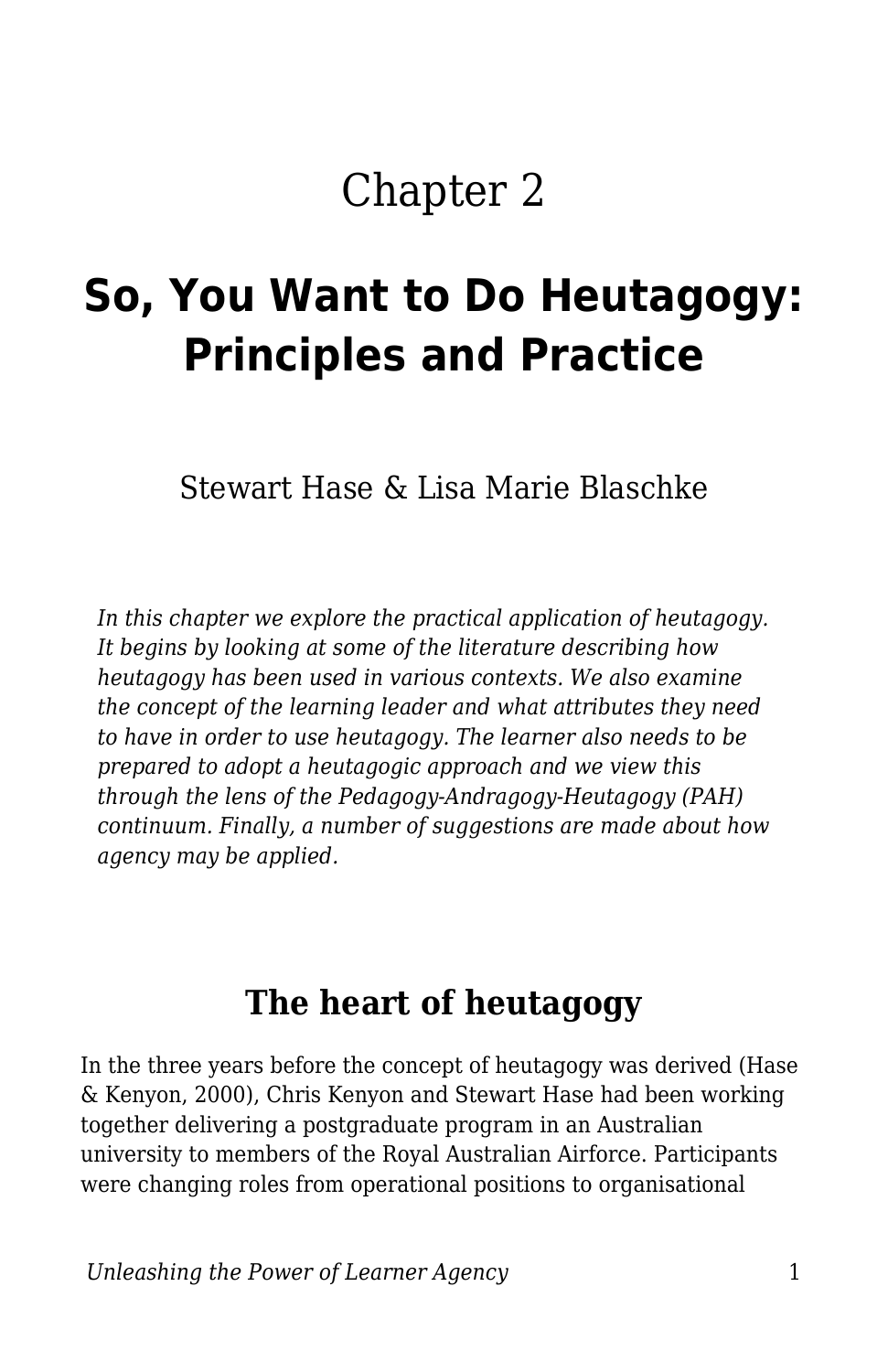development consultants. Chris and Stewart had been involved in education for many years and shared a common view about how people learn best, most of which is described in Chapter 1. They were interested in developing people fit for the environment in which they were going to work. Experience in the world is largely non-linear, unpredictable and so is learning, but most curricula are linear and not suited for learning in workplaces (Hase, 2009).

Chris and Stewart designed a course that placed the learner at the centre of the learning process, as full partners in designing their own learning. This is at the heart of heutagogy. Of course, there were fixed outcomes to be achieved and certain essential content, but we wanted to engage the learner in doing three things. First, they gave their learners the detailed curriculum, complete with the minimum learning outcomes that needed to be achieved. They also provided suggestions for learning activities, projects and assessment, but these were all negotiable.

Second, they encouraged learners to go as far as they wanted in exploring things that interested them. This involved designing activities that encouraged research and increasing scope to explore particular topics. More importantly, they wanted participants to come up with novel ideas and approaches to whatever it was that they were researching. For example, the flipped classroom approach provided a forum for discussion, feedback and appraisal. Every learner had the responsibility to help develop the other as well as learn from them. Chris and Stewart used a lot of experiential learning in which they accessed emotions to motivate and embed learning. Project-based learning was a major learning process that was also negotiable. As much as possible, scaffolding was avoided so that many parts of the curriculum could be melded together in a project and not seen as sequential. Thus, didactic teaching was avoided completely, enabling the learner to use the resources available to them on the Internet, in the library and by talking to experts in the field.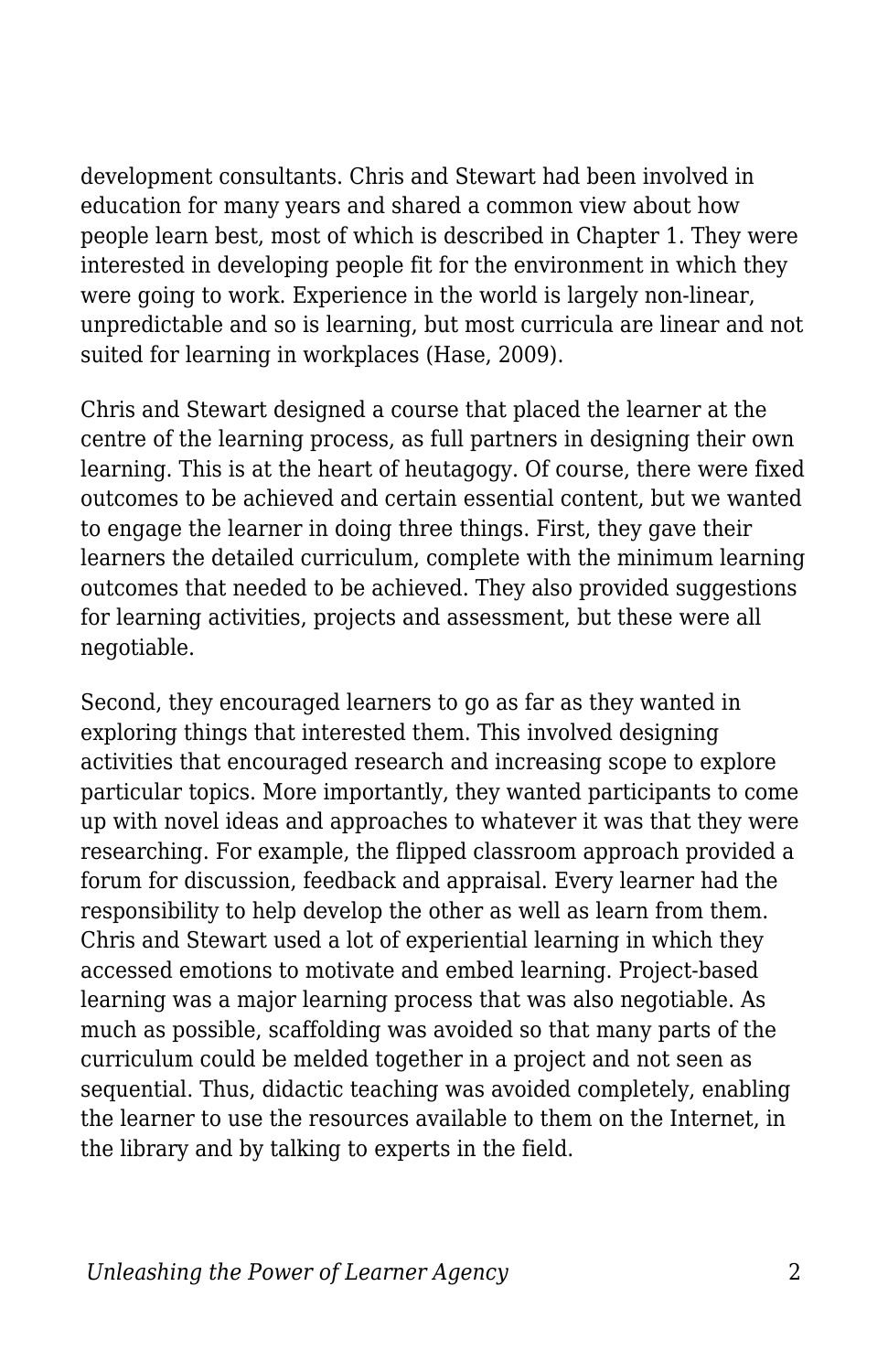Third, the learners designed, in consultation with them, their own assessment. The assessment was formative rather than summative, aiming to be a learning experience rather than a challenge. Thus, assessment was chunked and associated with learning activities. So, Chris and Stewart were interested in developing people as capable learners, as well as capable practitioners – the two being seen as interrelated. The aim of enabling learners to engage in areas of interest to them was also at the front of negotiated assessment, while not losing the achievement of important outcomes.

Finally, Chris and Stewart focused on self-reflection as a central part of learning with the aim of developing lifelong learners as a part of being professional practitioners. Successful self-reflection is an important skill and it was treated as a developmental process, using group and individual activities to increase self-efficacy and capability.

It was from these humble beginnings that the concept of heutagogy was derived as an extension to andragogy, and antithetical to pedagogy (Hase & Kenyon, 2000). Since that early foray into applying their ideas, large numbers of educators around the world have been prepared to experiment with heutagogy and add to its body of knowledge.

One result of these experiments has been the identification of five main principles underpinning heutagogy (Blaschke & Hase, 2015, 2019; McAuliffe et al, 2011). These are:

- **Learner agency**: The fundamental, central principle of heutagogy is learner agency, where the student is the primary agent of his or her learning, with the learner making decisions about learning, from what will be learned and how, to whether learning has been achieved and to what degree (e.g., selfassessment).
- **Self-efficacy and capability**: Also central to the theory are the principles of 1) self-efficacy, which is the learner's belief in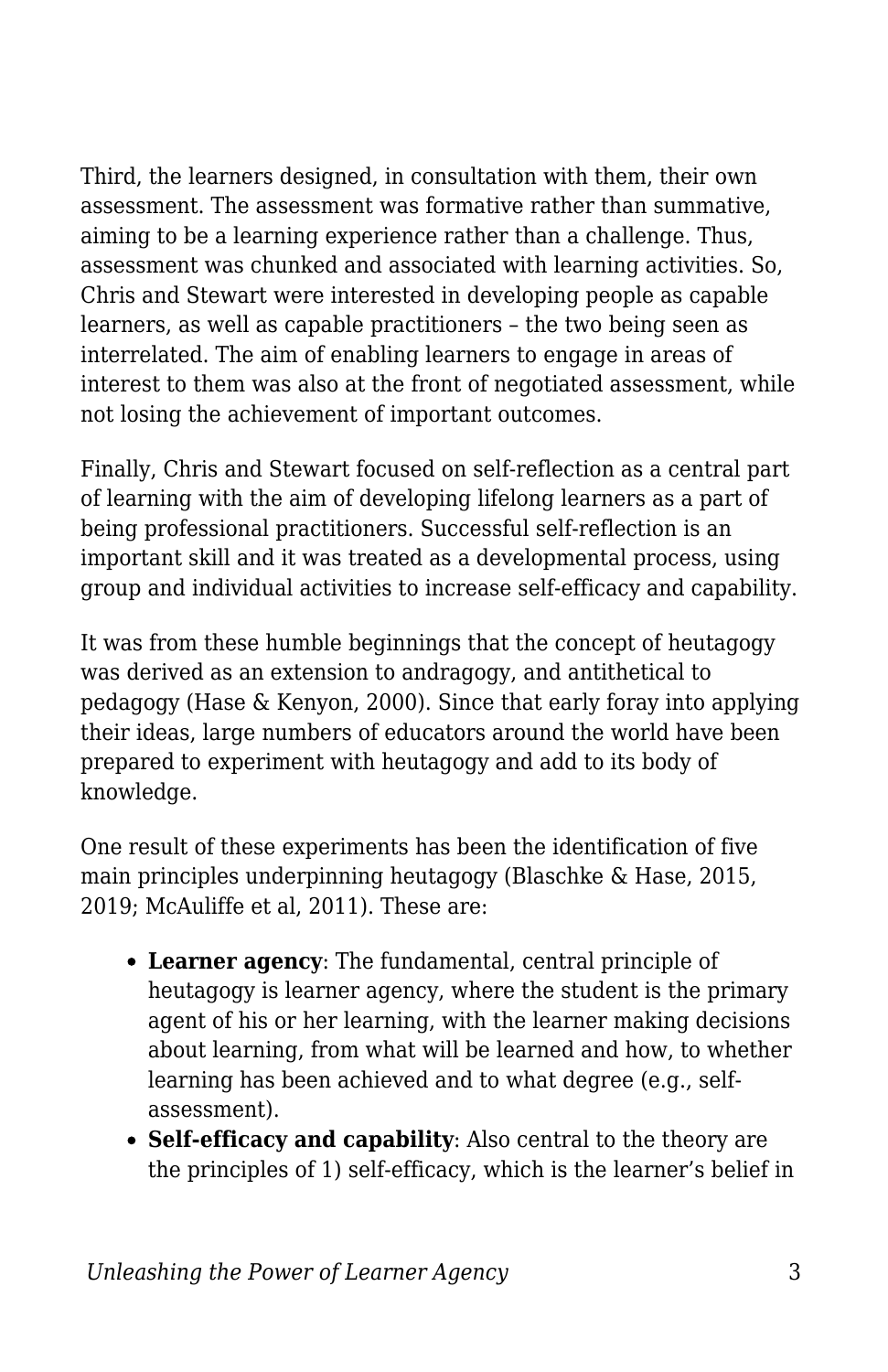his or her own abilities, and 2) capability, which is the ability of the learner to demonstrate an acquired competency or skill in new and unique environments; the resultant experience of both has the potential to create transformational learning.

- **Metacognition and reflection**: Reflecting upon and critically thinking about what has been learned and the process of learning, in the form of double-loop learning (metacognition), is another principle of heutagogy.
- **Non-linear learning**: The learning path is directed by the learner, and is not pre-defined or sequential, as the learner is responsible for identifying what will be learned and how. As a result, this path can often be chaotic and divergent – much like learning in connectivist and rhizomatic learning environments.
- **Learning how to learn**: While this is partly inherent in the other principles, McAuliffe et al (2011) single out this factor as a key principle of heutagogy.

### **Towards an evidence-based practice**

Heutagogy was built on the shoulders of giants in areas such as constructivism, humanism, capability, systems thinking, and action learning and this has been described extensively elsewhere (e.g. Hase & Kenyon, 2000, 2007; Hase, 2016) and is outlined in Chapter 1 of this book. Since that time, the principles and practice of heutagogy have expanded and refined considerably as more knowledge about how we learn have come to light and people have experimented with self-determined learning and learner agency. In particular, connectivism and rhizomatic learning are consistent with heutagogy (see Chapter 4 for a detailed discussion). In addition, recent advancements in the field of neuroscience have provided some support for heutagogic approaches.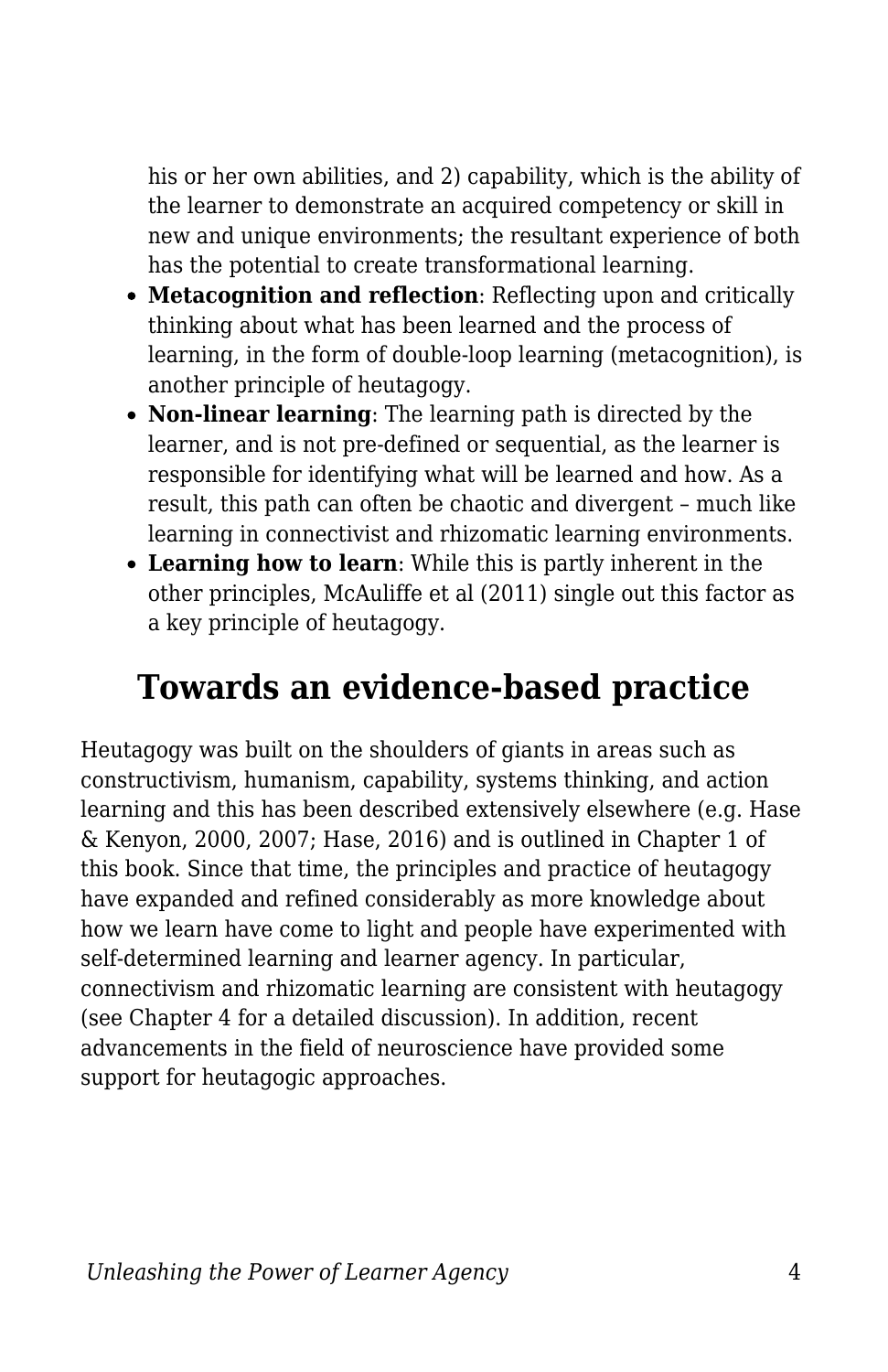### **Neuroscience and heutagogy**

Heutagogy draws on recent advances in neuroscience, which provides us with a scientific basis for understanding how people learn. Imaging technology has advanced in recent years so that it is possible to study the anatomy of the brain in considerable detail. In addition, it has been possible to watch the brain in action when people are thinking, experiencing emotions, and behaving. There is not enough space here to go into the full details of the neuroscience of learning, so we have included a summary of some of the interesting neuroscience research that underpins our understanding of how people learn

#### **All brains are different, and our approach to learning is individualistic**

People, even small children, come to learning encounters with different experiences, interests and motivations and each with a unique perspective on new information, skills, and experiences. The role of memory and the laying down of new pathways and associations with old learning, and previous experience (memory) is highly individualistic (Benfenati, 2007; Khaneman, 2011). Information might result in quite complex cognitive leaps, thus creating changes in behaviour and new questions arising in the face of new complexities (Jung-Beeman et al, 2004). Thus, learning involves, "…a process of organizing and reorganizing one's own subjective world of experience, involving the simultaneous revision, reorganization and reinterpretation of past, present and projected actions and conceptions" (Sumara & Davis, 1997, p. 107).

With this in mind, learning cannot be a one-size-fits-all undertaking. Given what we know about how people learn, personalising the learning experience and supporting exploration and hypothesis building and then testing enables the individual brain rather than constraining or confuse it.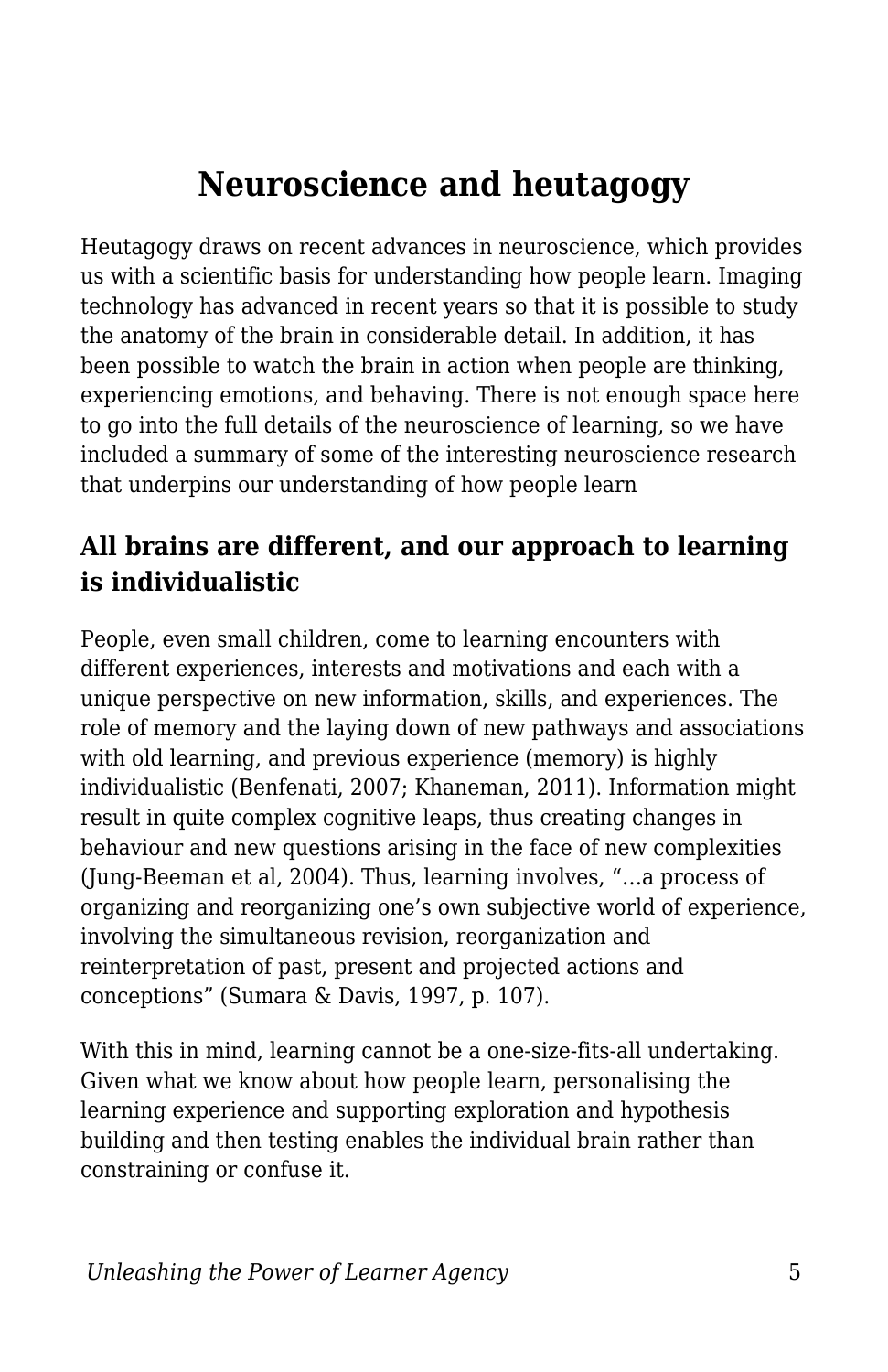#### **The changing brain**

The brain is incredibly plastic and changes dramatically, depending on where a person is concentrating his or her attention (Swartz et al, 2005). If we use one part of the brain more than another, say by playing the guitar for example, then those parts of the brain responsible for left- and right-hand fine movements become denser with neurons. The more we use a particular part of our brain, the more it develops through the release of chemicals called neutrophins (Willis, 2006). Brain plasticity research (Doidge, 2007) shows that highly focused techniques targeted at specific areas of the brain can assist learning. In addition, our motivation to learn is also innate and linked to survival, which might explain why we are good at learning from the beginning of life. Humans are pattern seekers, and there is no way of knowing what these patterns look like when they are formed except by observing behaviour.

As pattern seekers, we attempt to make sense of our environment (Sousa, 2011). Survival is dependent on being able to attend to relevant stimuli in our environment, generate and test hypotheses, create patterns, and then act on this processing. Learners who can establish relevancy through context building are more likely to focus and seek patterns. It has also been shown that arousal (attention and motivation) seems to change neural engagement that is associated with learning (Hennig et al, 2021). Thus, learners who are allowed to choose their own educational path based on need and passion, would be more focused and effective in the learning process

It also appears that working with others is a stimulus that can enhance creativity (Fink et al, 2010). Being exposed to the ideas of others acts as a cognitive stimulant by activating neural networks and creating original ideas.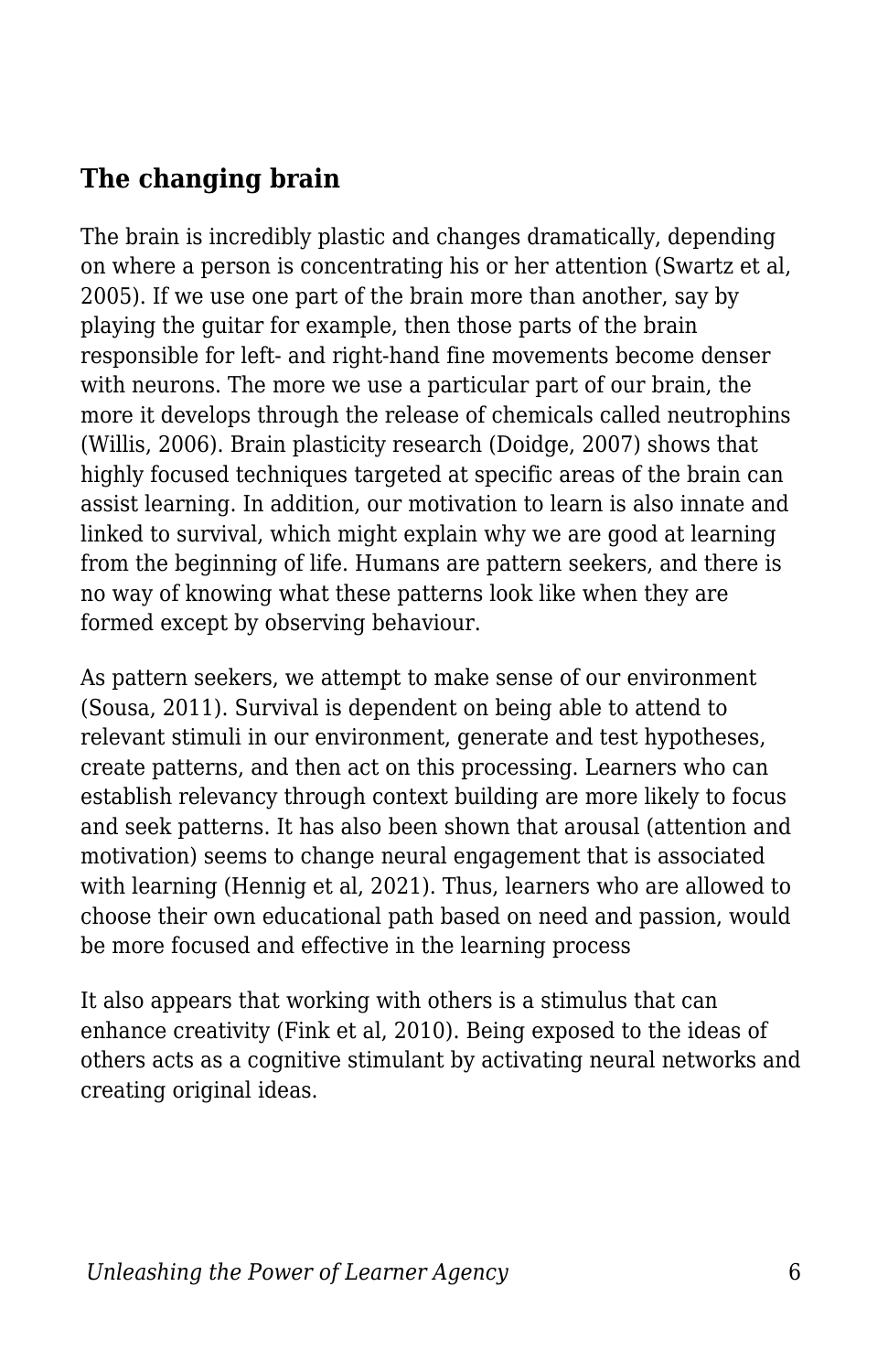#### **Emotions and hormones**

Emotions and hormones play a vital role in learning, memory, and decision-making (Damasio, 2003; Immordino-Yang & Damasio, 2007, Ingleton, 1999), particularly dopamine. The more satisfying, engaging, and exciting the education process, the more internally reinforcing it is to the learner through the release of dopamine (Willis, 2006). When people solve a problem themselves, they release a host of neurotransmitters such as adrenaline and dopamine in the brain, which create a sense of excitement (Stahl, 2002). Asking questions relevant to the learner has the same effect, which Socrates presumably knew well, although intuitively rather than from brain science. Dopamine has also been shown to be enhance encoding and recall from memory (McNamara et al., 2014), which are critical to learning.

The amygdala, which is central to driving emotions, is connected to areas of the cortex responsible for higher order cognitive functions and learning. Thus, emotions affect learning, as they do analysis, decision-making, and action. Den Ouden et al (2013) demonstrated that dopamine, the hormone that increases pleasure (Cools et al., 2009), reinforces learning in the long term, while serotonin secretion, which is involved with negative reinforcement, enhances learning only in the short term. Thus, we are more likely to engage with learning that we care about and is relevant to us (Immordino-Yang, 2016).

Persuasion has the opposite effect, releasing hormones that increase resistance (Sagarin et al, 2002; Tormala &Petty, 2002). This will lead us to the conclusion that if learners are given agency to choose their own learning path according to individual passion and need (intrinsic motivation) and to engage in active exploration and problem-solving, learning would be a more pleasurable and longer lasting experience.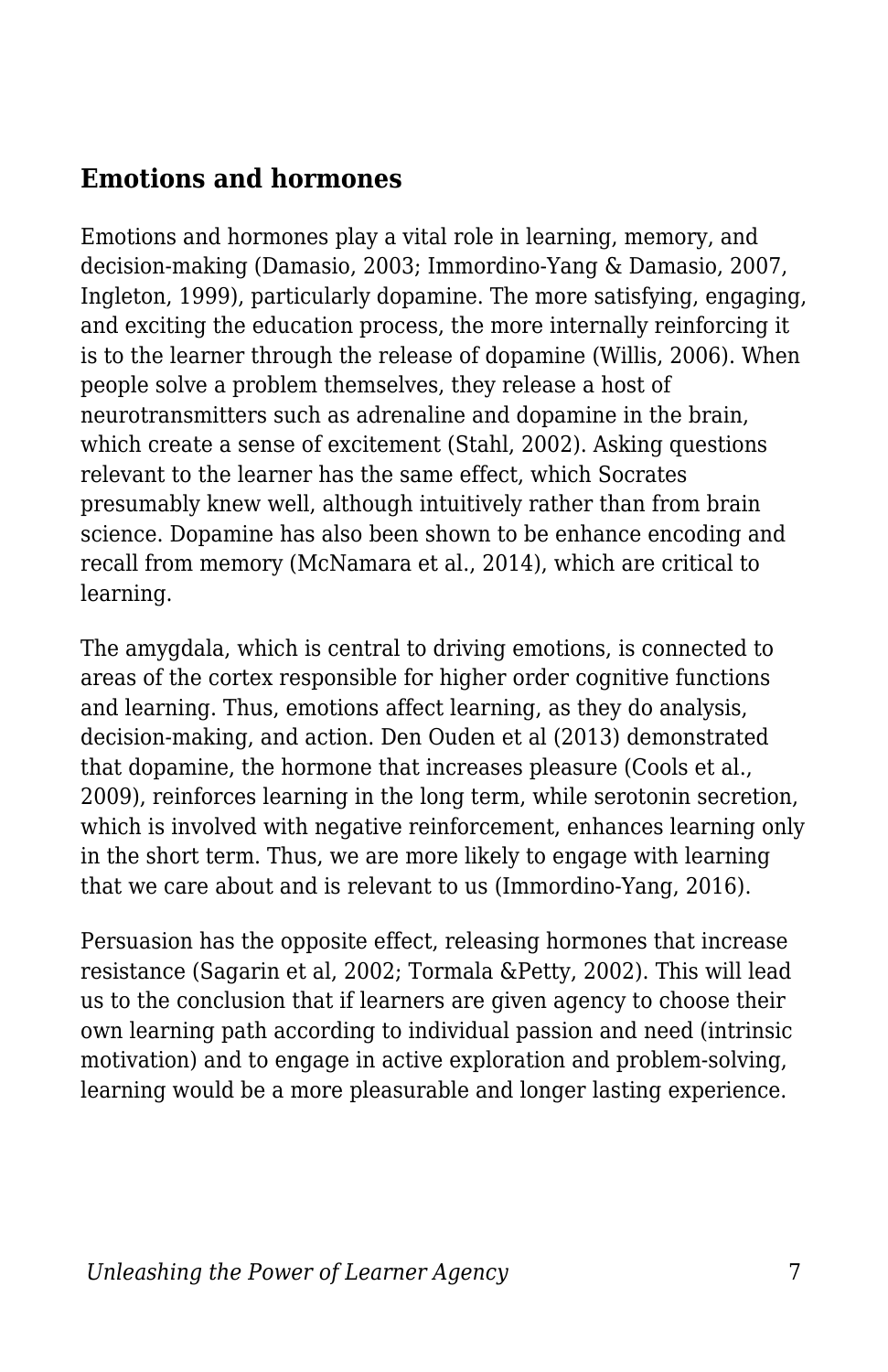## **Applications of heutagogy**

This book contains a number of examples of applications of heutagogy, specifically in promoting and developing learner agency within multiple settings. Below is an indicative, rather than exhaustive, list of of this literature including examples from this book and past research across multiple disciplines (Table 1).

Table 1

Applications of heutagogy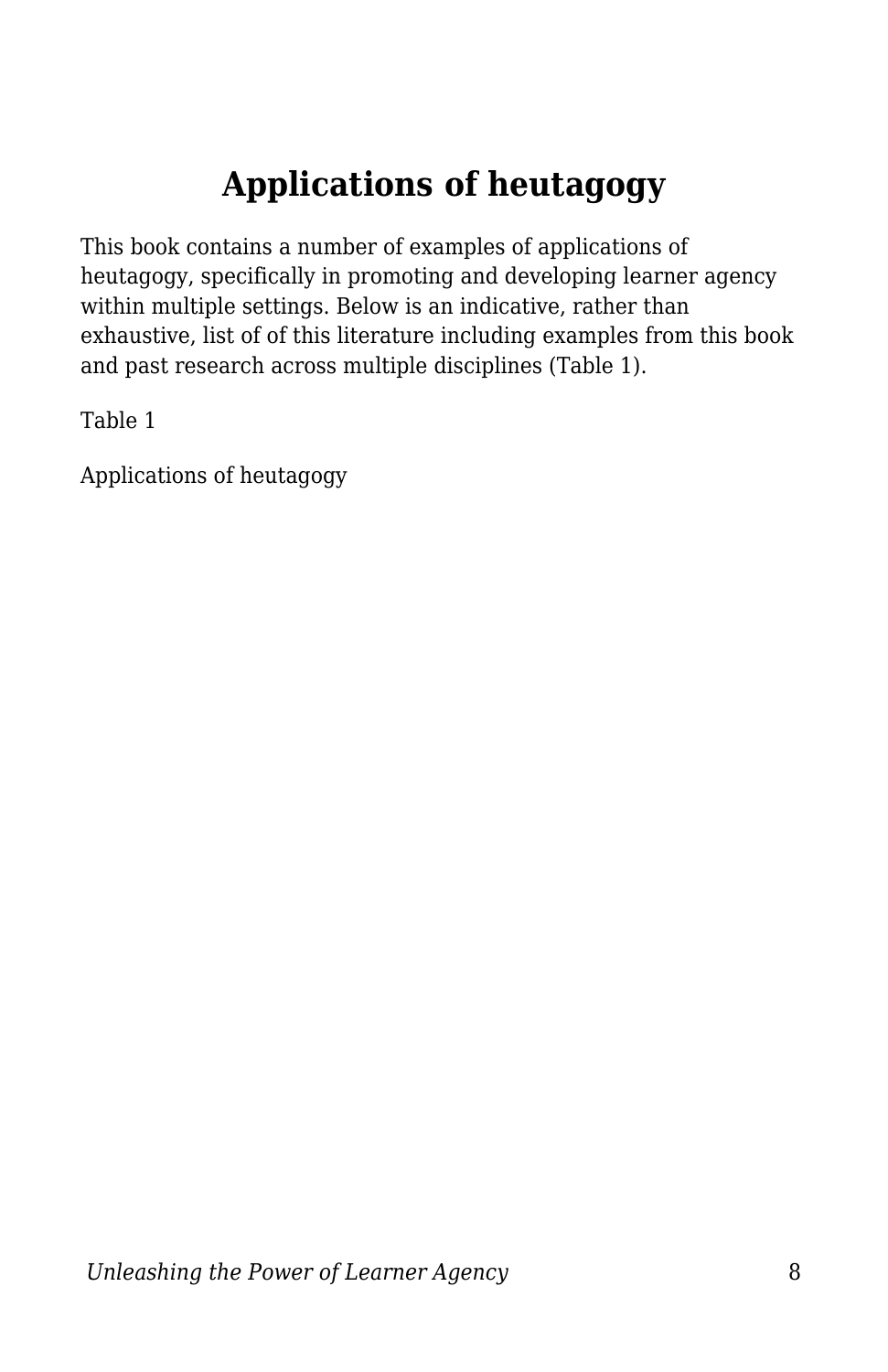| <b>Discipline</b>                      | In this book                                                                                                                                                                                           | <b>Examples from the literature</b>                                                                                                                                                                                                                                     |
|----------------------------------------|--------------------------------------------------------------------------------------------------------------------------------------------------------------------------------------------------------|-------------------------------------------------------------------------------------------------------------------------------------------------------------------------------------------------------------------------------------------------------------------------|
| K-12 Education                         | Carberry (2021,<br>Chapter 8);<br><b>Ecclesfield, Bhanu</b><br>Kote, and Ecclesfield<br>(2021, Chapter 12);<br>Kaplan, Bar-Tov,<br><b>Glassner, and Back</b><br>(2021, Chapter 11)                     | Andrews (2014); Akyıldız (2019); Canning<br>(2013)                                                                                                                                                                                                                      |
| <b>Higher Education</b>                | Bali, el Ahwal, Hashad,<br>Fahmy, and Hussein<br>$(2021, Chapter 5)$ ; Collis<br>(2021, Chapter 14);<br>Crosslin (2021, Chapter<br>6); Margarit (2021;<br>Chapter 15); Setlhakoo<br>(2021, Chapter 13) | Bul, 2014; Canning (2010); Canning and Callan<br>$(2021)$ ; Halsall, Powell and Snowden $(2016)$ ;<br>Richardson, McGowan, and Styger (2017);<br>Snowden and Halsall (2017)                                                                                             |
| Caring Sciences                        |                                                                                                                                                                                                        | Maykut et al (2019)                                                                                                                                                                                                                                                     |
| Engineering                            |                                                                                                                                                                                                        | Gazi (2014): Mohammad et al (2019)                                                                                                                                                                                                                                      |
| Nursing                                |                                                                                                                                                                                                        | Albers, (2016); Cordon, (2015); Hurley and<br>Neilson (2013); Canning and Callan (2010);<br>Cordon (2015) Green, and Schlairet (2017);<br>Macdiarmid, Winnington, Cochrane, and<br>Merrick (2021); Schlairet, Green, and Benton<br>(2014)                               |
| Entrepreneurship                       | Garnett (2021, Chapter<br>16)                                                                                                                                                                          | Barton (2012); Jones et al (2019)                                                                                                                                                                                                                                       |
| Journalism                             |                                                                                                                                                                                                        | Narayan, Herrington, and Cochrane (2019)                                                                                                                                                                                                                                |
| Teacher education                      | Chapter 7)                                                                                                                                                                                             | O'Brien and Reale (2020, Akyildiz (2019); Ashton and Elliott (2007);<br>Ashton and Newman (2006); Ceylan (2020);<br>Glassner (2019); Hexom and Marlaire (2013);<br>Jaakkola (2015); Kung-Tech et al, (2019);<br>Northcote and Boddey (2014); Preece and<br>Hamed (2020) |
| Medical education                      |                                                                                                                                                                                                        | Abraham and Komattil (2017); Chacko (2018)                                                                                                                                                                                                                              |
| Computer science                       |                                                                                                                                                                                                        | Mann et al (2017); Oprean et al (2010)                                                                                                                                                                                                                                  |
| Mathematics                            |                                                                                                                                                                                                        | Mohd Tajudin, Ashikin Suhaimi, Adnan, and<br>Puteh (2020)                                                                                                                                                                                                               |
| Massive open online<br>courses (MOOCS) | Agonács and Matos<br>(2021, Chapter 9)                                                                                                                                                                 | Anders (2015); Agonács and Matos (2017)                                                                                                                                                                                                                                 |
| Underprivileged<br>environments        |                                                                                                                                                                                                        | Nkuyubwatsi and English (2016); Kanwar et al<br>(2014)                                                                                                                                                                                                                  |
| Theology                               |                                                                                                                                                                                                        | Oliver (2016)                                                                                                                                                                                                                                                           |
| Work-based learning                    |                                                                                                                                                                                                        | Hase (2021, Chapter 10) Barton (2012); Hexom and Marlaire (2013);<br>O'Brien et al. (in press); Ridden (2014);<br>Willmott and Barry (2002)                                                                                                                             |
| Flexible assessment                    |                                                                                                                                                                                                        | Booth (2014); Eberle and Childress (2009);<br>Oliver (2015)                                                                                                                                                                                                             |
| Postgraduate education                 |                                                                                                                                                                                                        | Chisiu, (2018); Gregory et al (2018); Tay and<br>Hase (2004); Kenyon and Hase (2010); Tay and<br>Hase (2010)                                                                                                                                                            |

*Unleashing the Power of Learner Agency* 9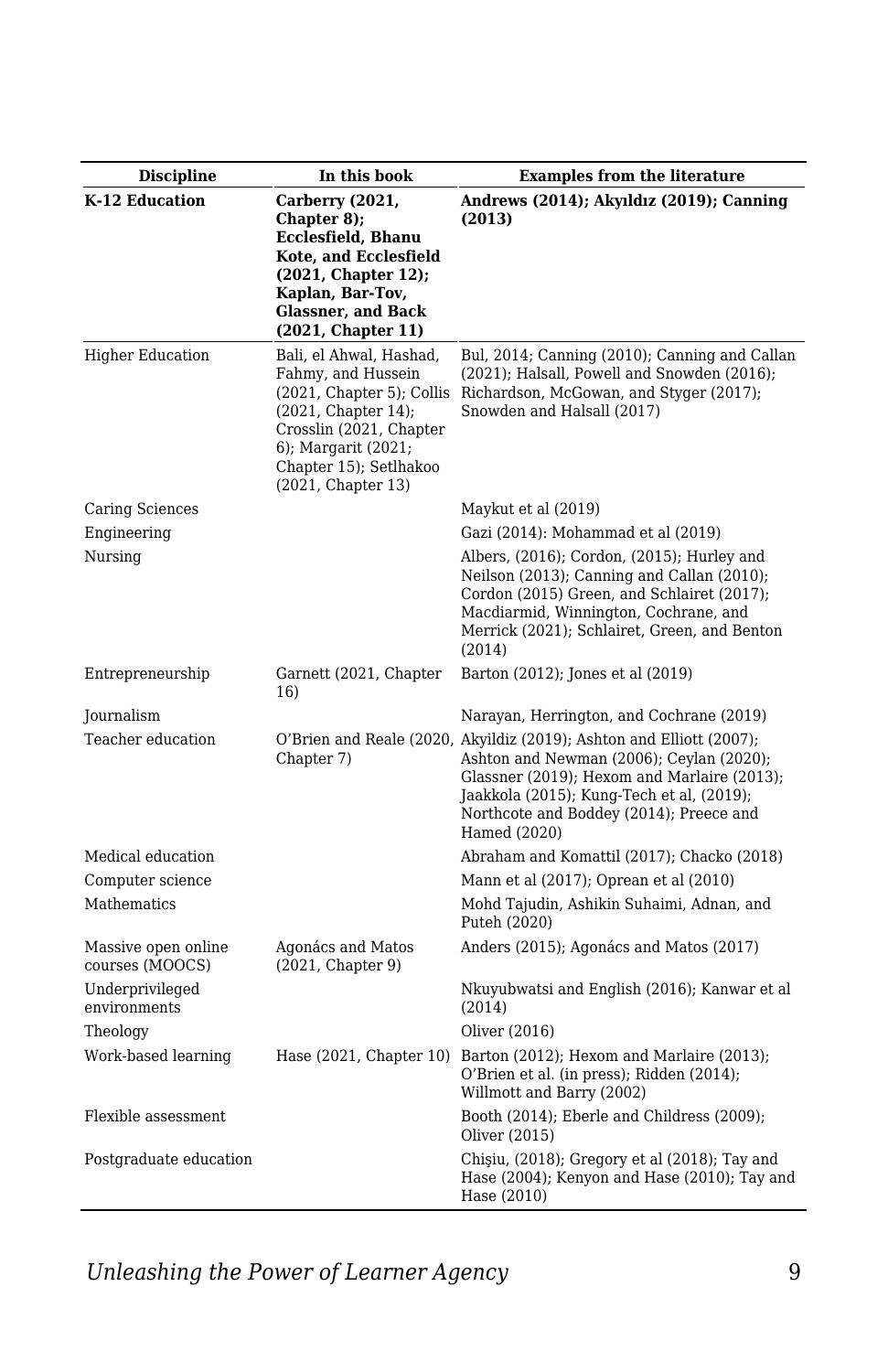Since learning in a digital environment has become very popular in recent years, and no less so, given the COVID-19 pandemic in 2020-21, we have provided a summary of some of the research in the area in Table 2.

Table 2

Heutagogy and digital media

| <b>Digital Media</b>                       | <b>Examples from the Literature</b>                                                                                                                                                                                                                   |  |
|--------------------------------------------|-------------------------------------------------------------------------------------------------------------------------------------------------------------------------------------------------------------------------------------------------------|--|
| Mobile devices and<br>practice             | Cochrane et al. (2014); Cochran and<br>online communities of Bateman (2010); Cochrane and<br>Narayan (2013); Gerstein (2013);<br>Narayan and Herrington (2014);<br>Narayan, et al (2017). Price (2014);<br>Narayan, Herrington and Cochrane<br>(2019) |  |
| Twitter, blogs, and<br>GoogleDocs          | Blaschke (2014b); Chawinga (2017); Junco,<br>Heiberger, and Loken (2010); Wong,<br>Abdullah, and Hamdan, (2020)                                                                                                                                       |  |
| Personal learning<br>environments          | Hayworth (2016); Hicks and Sinkinson<br>(2015); Mann et al (2018).                                                                                                                                                                                    |  |
| Online portfolios and<br>learning journals | Blaschke (2014a); Blaschke and Brindley<br>$(2011)$ ; Blaschke and Marin $(2020)$                                                                                                                                                                     |  |

Later, we look at some ways that you might be able to use heutagogical methods in your learning programs, derived from the literature summarised above. But before we do this let's look at what it takes to implement heutagogy from the perspective of the 'teacher' or who we prefer to call, the learning leader. Then, we'll look at the perspective of the learner who learns within a heutagogic framework.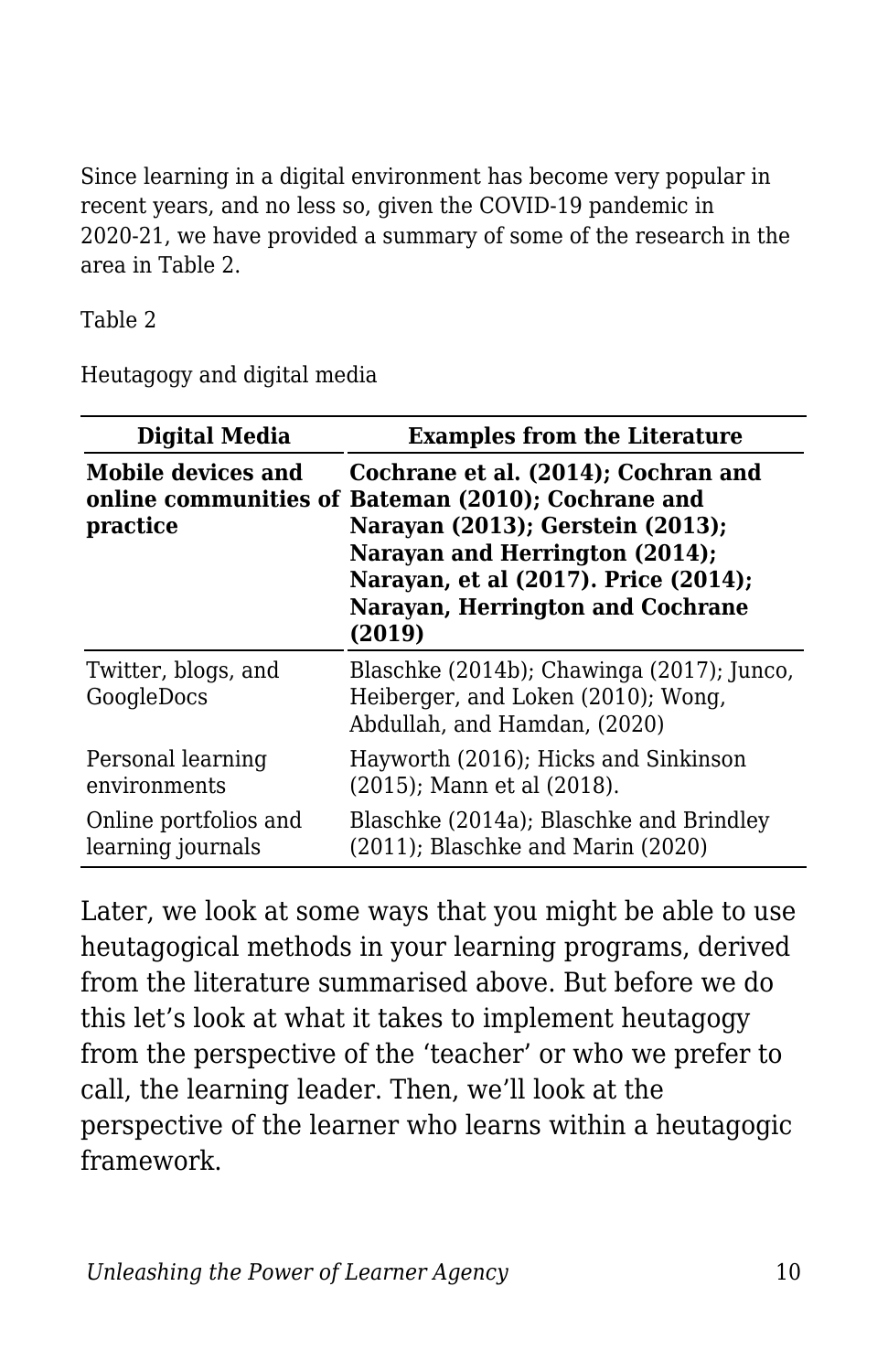# **The learning leader**

It should be evident from what you've read so far that an educator wanting to implement heutagogy is going to need to have a particular set of beliefs and attitudes about learning and people. To accept that people have agency means being able to see the learner as central to the learning process rather than the teacher. Be able to resist the urge to teach is a challenge, as traditionally, the teacher is considered the guru or sage-on-the stage (King, 1993) believing that, 'if I don't explain it then the student will not understand'. Instead, the teacher needs to become a guide-on-the-side (King, 1993). It is a question of relinquishing control and being partner with learners in designing their learning, in meeting the curriculum outcomes, and in enabling them to explore and expand the boundaries of their learning.

Hase (2014) proposed a number of attributes and skills that were required for a learning leader using heutagogy. These are shown in Table 3 below.

Table 3

The Learning leader framework/categories (Hase, 2014, pp. 100-101)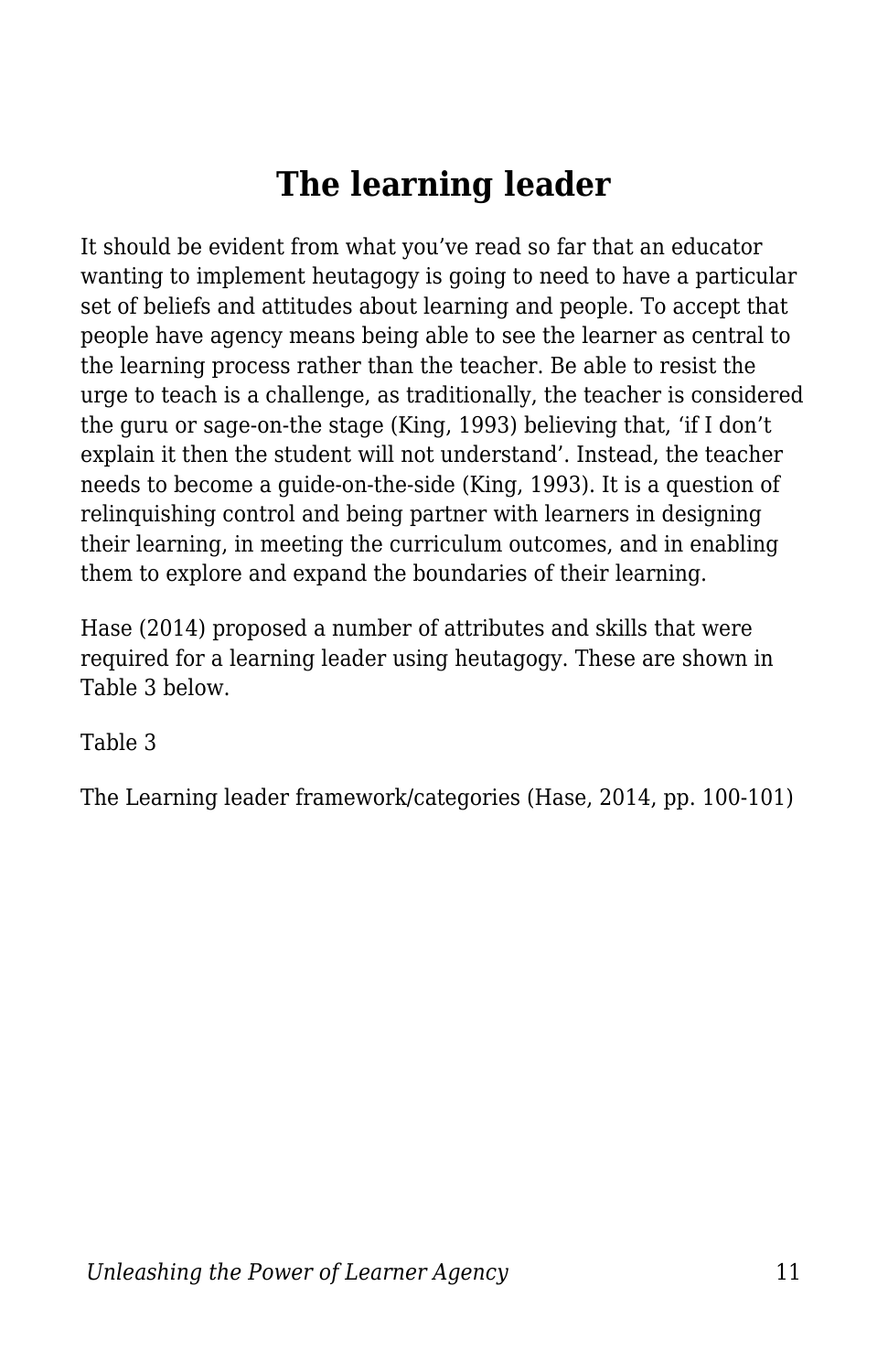| Category                                          | <b>Attributes</b>                                                                                                                                           | Skills                                                                                                                                                                                                                                                                                                                                                                                            |
|---------------------------------------------------|-------------------------------------------------------------------------------------------------------------------------------------------------------------|---------------------------------------------------------------------------------------------------------------------------------------------------------------------------------------------------------------------------------------------------------------------------------------------------------------------------------------------------------------------------------------------------|
| The capacity to<br>accept and manage<br>ambiguity | Low need for control<br>$\ast$                                                                                                                              | <b>Project management</b><br>Openness to experience Ability to use social media                                                                                                                                                                                                                                                                                                                   |
|                                                   | Moderate on<br>perfectionism scale *<br><b>High stability and low</b><br>anxiety *<br>Capability<br>NB *Some of "The Big 5<br><b>Personality</b><br>Traits" |                                                                                                                                                                                                                                                                                                                                                                                                   |
| The ability to foster<br>engagement               | Empathy<br>Optimism<br>Flexibility to change<br>approaches as<br>circumstances change                                                                       | Interpersonal effectiveness<br>Ability to self-regulate<br>Understanding of how to motivate<br>others<br>Ability to foster a shared purpose and<br>vision<br>Maintaining direction<br>Fostering the joy and rewards of<br>learning                                                                                                                                                                |
| The capacity to learn                             | ideas and beliefs                                                                                                                                           | Willingness to change own Ability to research and learn<br>Being thoroughly on top of one's<br>subject areas<br>Having wide and accessible networks<br>Ability to share openly with others<br>Knowledge management skills<br>The ability to foster collaborative<br>learning<br>Ability to apply learning and<br>knowledge (practical skills)                                                     |
| The ability to use<br>open systems<br>thinking    | Willingness to empower<br>others                                                                                                                            | Capacity to frequently scan the<br>external environment and respond to<br>changes<br>Ability to foster participative<br>democracy/collaboration decision-<br>making processes<br>Capacity to work in a team as both<br>leader and as a member<br>Ongoing internal and external<br>analysis of effectiveness (continuous<br>improvement)<br>The ability to filter information<br>(research skills) |

The attributes and skills presented here are underpinned by a belief in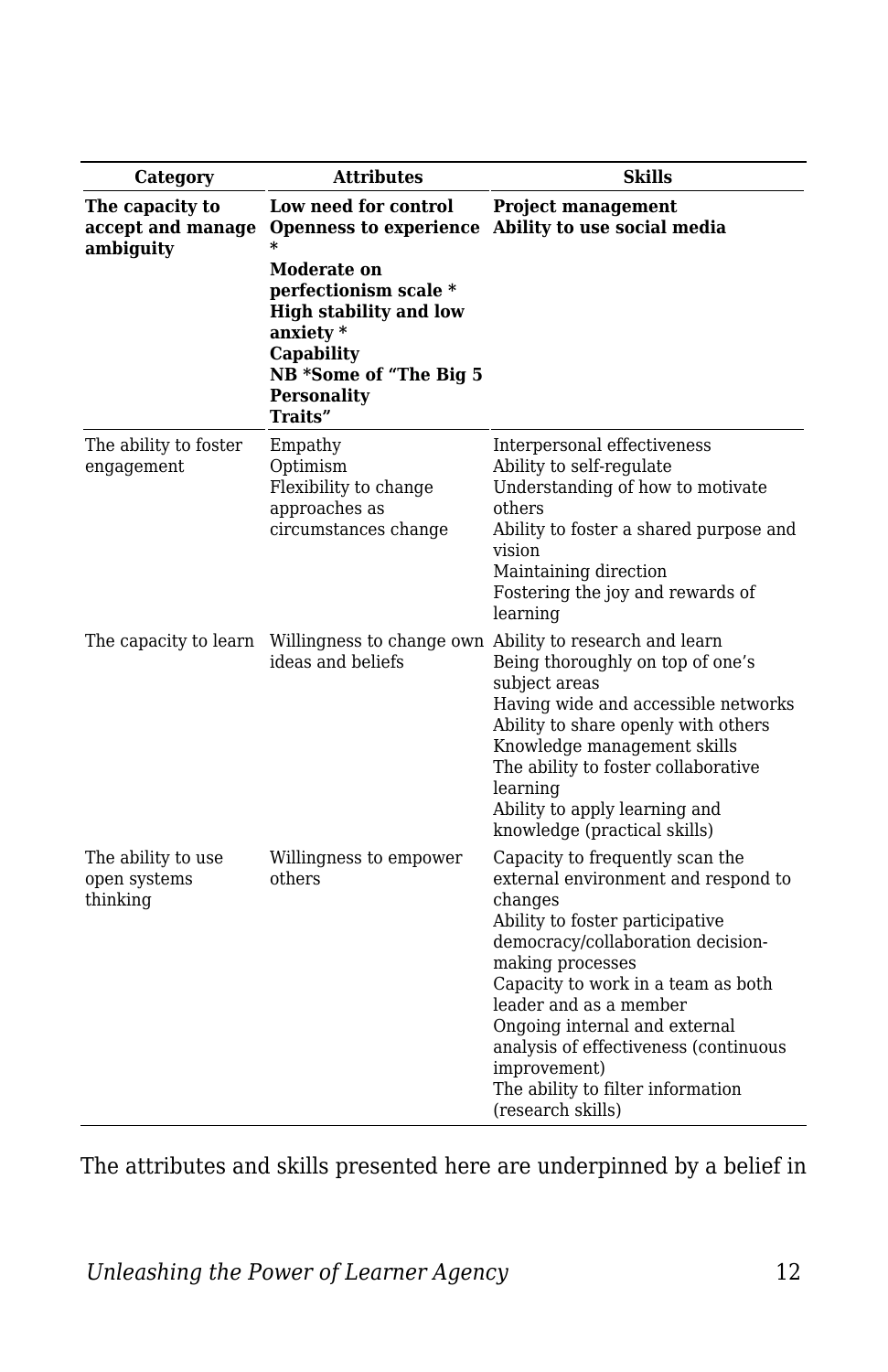learner agency and are as much about the relationship between the learner and the learning leader as it is about practical skills.

### **The readiness of the learner**

As well as the learning leader needing to be ready, so must the learner. Hase (2016) argues that humans are born hard-wired to learn, but upon entering the formal school system, they learn to become passive learners. Research by Glassner and Back (2020) and Andrews (2014) further supports this argument and indicates that school children can be self-determined learners when given the opportunity – and can actually transition more quickly to this form of learning than their teachers. The stories shared within this book (Carberry, Chapter 8, & Kaplan et al, Chapter 11) further support these findings.

As we mentioned in Chapter 1, humans are hard wired to learn from the moment they are born by exploring, developing hypotheses about how the world works and then testing them out, failing, watching others, building knowledge and skills, and generally seeking patterns and identifying exceptions: it is both a reactive and a proactive world. It is later that – aided and abetted by schools, gurus, and other adult figures – the child starts to doubt their observations. Teaching, and especially traditional, didactic methods, interpret the world on behalf of us, and remove agency.

Learner skills are never lost, however, despite the best efforts of rigid, teacher-centred school and higher education curricula. If you ask a group of teenagers or adults how they learn when taking up a hobby or new interest, they will tell you that they search the Internet, watch YouTube and TED Talk videos, talk to or watch experts, maybe enrol in a class, experiment, fail, mess around, and test out ideas, even innovate. People know how to learn. But when they enrol in a course, particularly one that is accredited, they give over control to the 'teacher', the curriculum. They become passive rather than remain in

*Unleashing the Power of Learner Agency* 13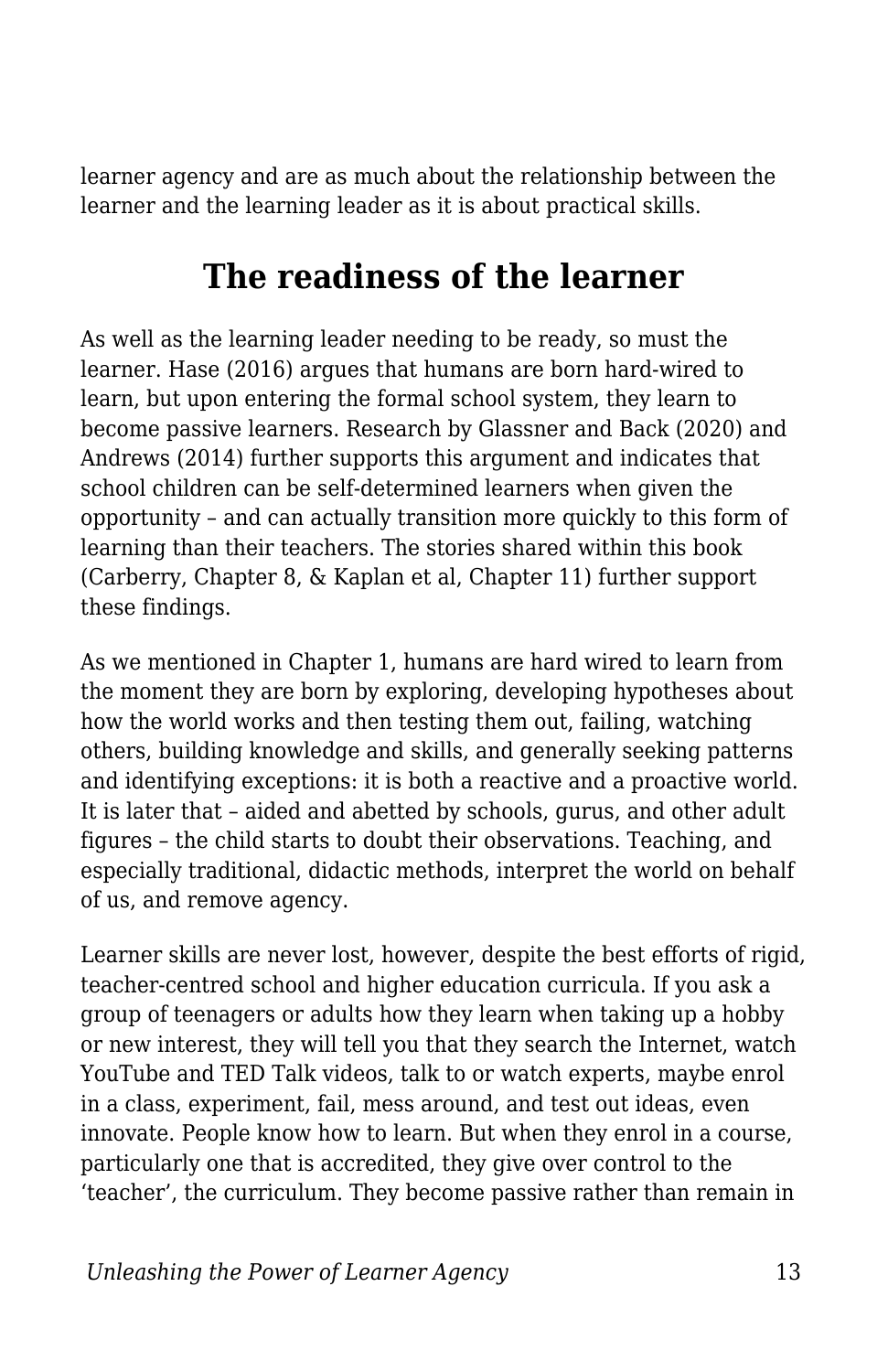their natural state as an active learner.

### **The pedagogy-andragogy-heutagogy (PAH) continuum**

What of those learners who have become accustomed to a more passive, teacher-led, learning experience and find it difficult to transition to a full-on self-determined approach? How can we support students in engaging in more active learning and embracing their agency?

One instructional approach to supporting this "unlearning" process is the pedagogy-andragogy-heutagogy (PAH) continuum. Luckin et al (2010) described how learners can shift from traditional pedagogical learning, transitioning through andragogical (self-directed learning) approaches to finally become heutagogic or self-determined learners. They termed this transition the pedagogy-andragogy-heutagogy or PAH continuum. Using this approach, teachers guide their students from passive to more active learning and toward taking more responsibility in directing their learning. For example, Garnett (2013), an expert on the Beatles, described how, initially, the Beatles were influenced by artists such as Chuck Berry (among many others), which was evident in the Beatles' rock and roll style. He described this as their pedagogy phase. When it came to their Revolver album, Garnett describes how the Beatles started to apply learning obtained from their experience and other influences: this was andragogical learning. Garnett says that we see heutagogy in action with the Beatles' Sergeant Pepper's Lonely Hearts Club Band album as the group were able to be full agents in their own learning by exploring and experimenting with their music.

Embracing one's own agency is not without its challenges, as it requires learners to take more responsibility for their learning. As a student in an online learning environment, Brandt (2013) described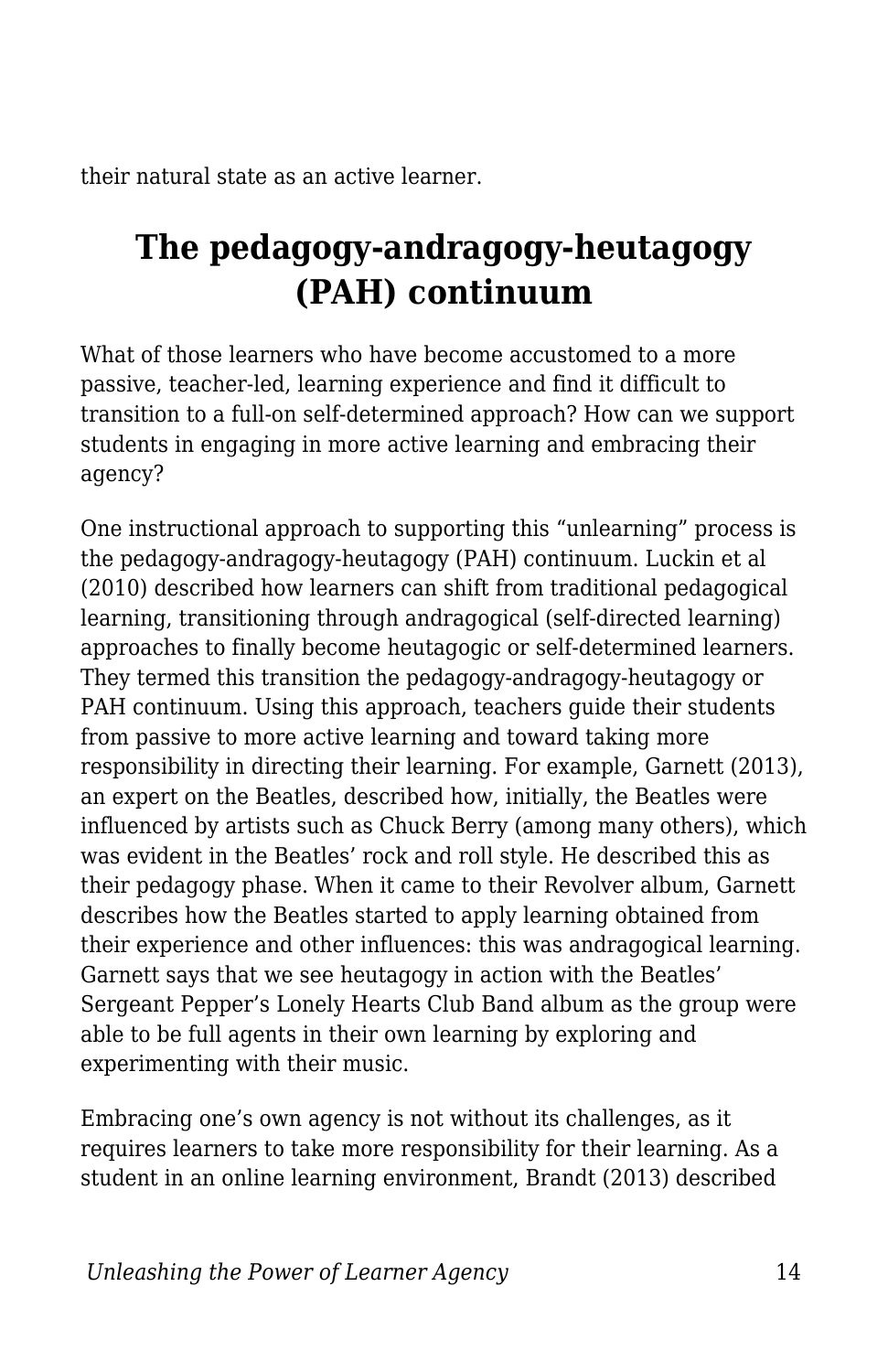the difficulties of adapting to a heutagogic approach, which included frustration with moving out of one's comfort zone. Although she initially struggled with the approach, once Brandt adapted to being self-determined in her learning, she found that she enjoyed the freedom to learn independently. Moreover, she did not want to return to the more traditional pedagogic methods in subsequent courses where teachers did not support heutagogy. This finding is similar to that of Wark (2018) in her research exploring incorporation of emerging technology into the classroom and learner self-determined learning, and also Blaschke (2014a) when incorporating selfdetermined learning in a graduate program.

Similarly, Msilav and Setlhako (2012) have found that that they needed to nurture students and help them become more active learners in order for them to make the transition from familiar passive forms of learning to self-determined learning. Cochrane and Narayan (2014) found that students needed to be motivated to use digital technology in self-determined learning environments and required support and guidance from instructors during the process. Tay and Hase (2013) showed how they observed doctoral candidates going through the three stages of the PAH continuum while undertaking research using an action research, which was unfamiliar to them. Price (2014) and Andrews (2014) reported a similar experience in school education as students became more independent learners through the support of their teachers. Becoming a lifelong learner might involve the same transition though the PAH continuum with an increase in self-efficacy and competence (Blaschke, 2012, 2019).

The PAH continuum is a form of scaffolding, but it is aimed more at releasing the inherent agency in those who have become passive learners, rather than increasing conceptual complexity. It has been described in relation to using technology supported personal learning environments (PLEs) to develop self-determined and lifelong learners (Blaschke, 2019), in the use of digital learning networks (Blaschke & Hase, 2019), and in using mobile and social media to help learners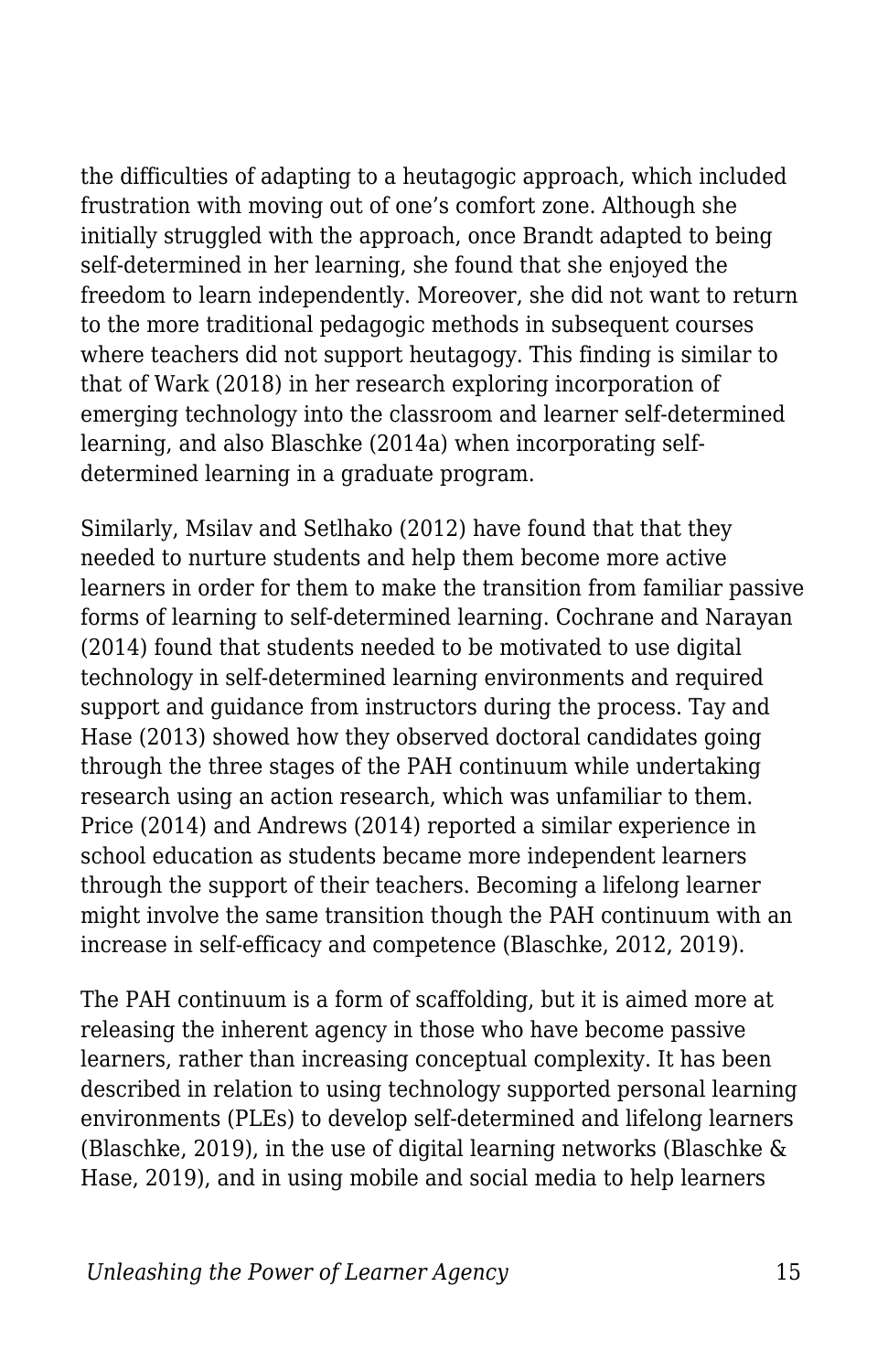become more self-determined learners (Narayan, Herrington and Cochrane, 2019).

# **Heutagogic design**

Designing a heutagogic learning experience is a dynamic process that incorporates feedback loops which enable the learner and the learning leader to modify content and the learning process as the learner identifies new needs, new learning. (See Figure 1 below).

Figure 1

Heutagogy Design (Blashke and Hase, 2015)



Narayan, Herrington and Cochrane (2019) used design-based research in a journalism course to explore heutagogic design elements using digital and social media tools, and discovered these key elements: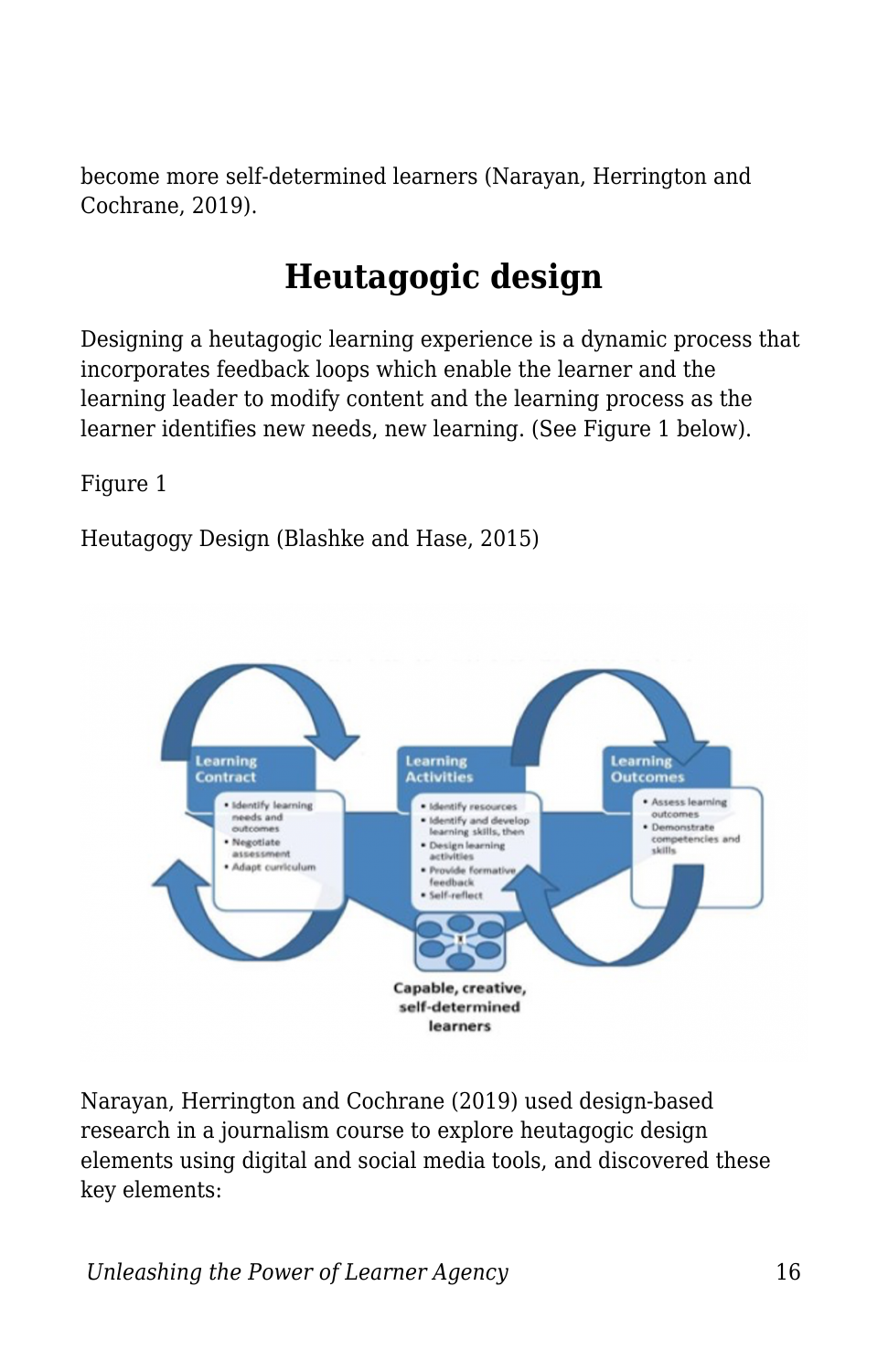- 1. Design learning activities, tasks and a learning environment that encourage elements of learner participation, personalisation and productivity underpinned by the affordances of mobile and social media tools.
- 2. Facilitate learning using tools that are open, platform independent and learner-owned.
- 3. Situate learning in authentic contexts chosen by the learner to enable exploration and experimentation.
- 4. Design formative assessment events that encourage learner participation and reflection in authentic contexts to inform the process of learning to be.
- 5. Provide technological support and pedagogical modelling of the use of the mobile and social media tools. (Narayan, Herrington & Cochrane, 2019, p. 99).

It is important to set expectations right from the start. That might mean telling the learner that your approach may be a little different and spelling out what you expect from the learner and what they can expect from you. Using the guide-on-the side approach is easy to understand. You might explain that there will be no lectures in your course or presentation, that meetings will be discussions in which learners will ask the questions or be asked to participate in some way. You will point out that you have provided all the resources needed to complete the course and achieve the outcomes, which you then present to the learners. The main aim is to increase the confidence of the learners in the process and in their ability to achieve course outcomes.

You will explain your role as a guide on the side: that you are available to receive questions and to engage in conversations about the subject material using whatever forum is available. It can be useful to suggest to learners that they are effective learners and that the learning material provides everything they need, but that you are there to make sure that outcomes are achieved.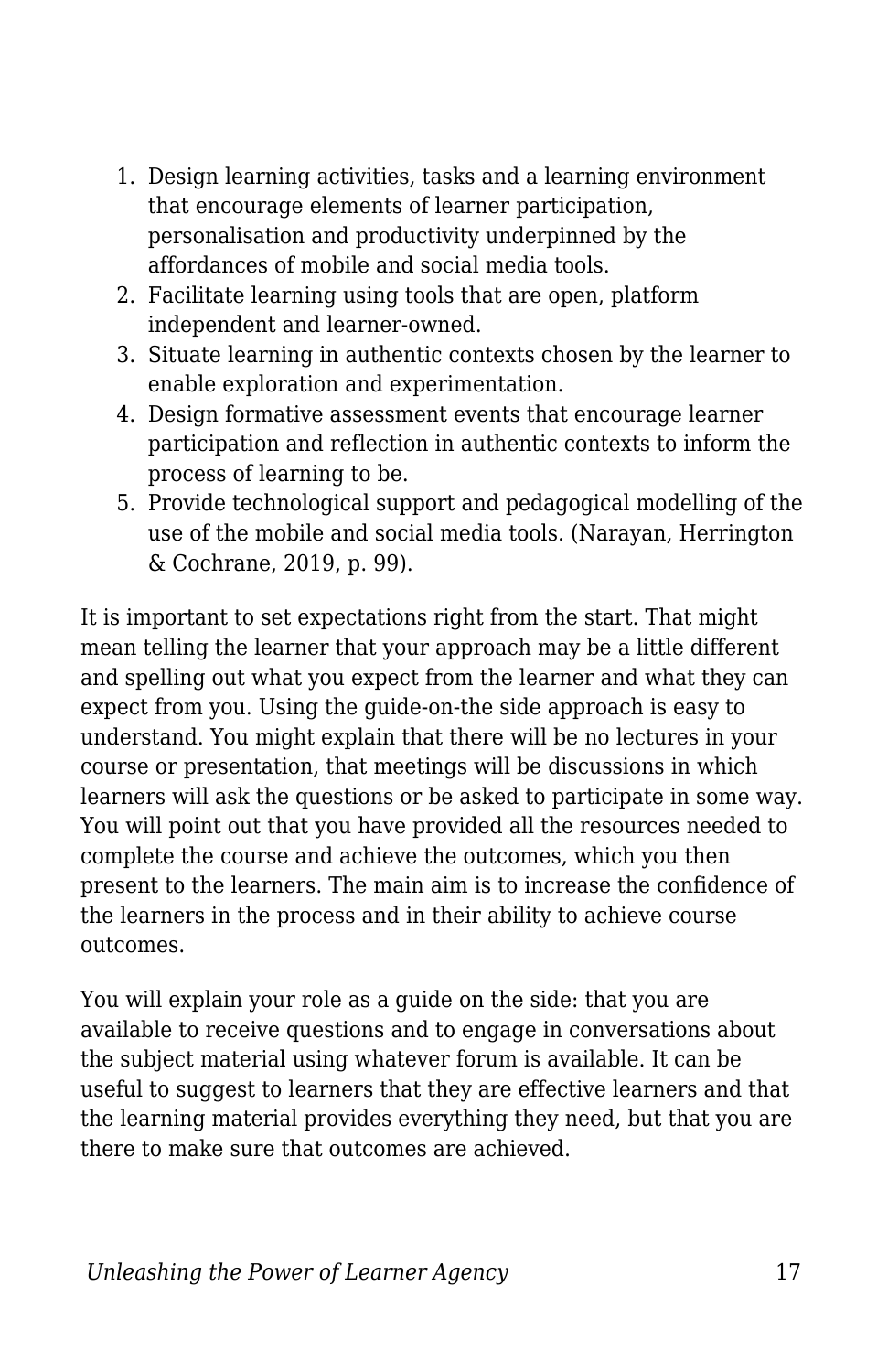# **Heutagogic methodologies**

The methodologies that can be used to design a heutagogic learning experience are not hierarchical or prescriptive. Moreover, the learning leader needs to adapt whatever methods are available to their own needs and the needs of the learner. Each learning experience is different. In this section, we provide only a brief note on each methodology, leaving the reader to interpret and adapt to their own experience and practice[\[1\].](#page-35-0)

#### <span id="page-17-0"></span>**Negotiated learning**

We've made the point in this chapter that the learner is at the centre of heutagogy. Learners need to be able to negotiate the learning process and content, depending on what learners want to explore and how they want to reach learning outcomes. One way of facilitating this process is to have the learner review her or his unique context. So, while there may be some minimal outcomes, the learner should be able to expand upon these to meet personal needs. Where possible, the outcomes can be flexible to facilitate personal context.

One way of organising a course (formal or informal) is around the personal learning needs of the learner. When conducting a leadership course, for example, you could ask the learner to identify their personal leadership challenges and design it around those. In short, make the learning relevant to the learner.

#### **Context**

Enabling the learner to explore how they will apply the learning to their own context is critical to heutagogy. Learners do not enter into or leave a learning experience as a blank slate. Rather, they bring with them previous experiences, and they will take the learning from those experiences and apply it to new experiences. It is not that the learning leader needs to know each learner context, which can be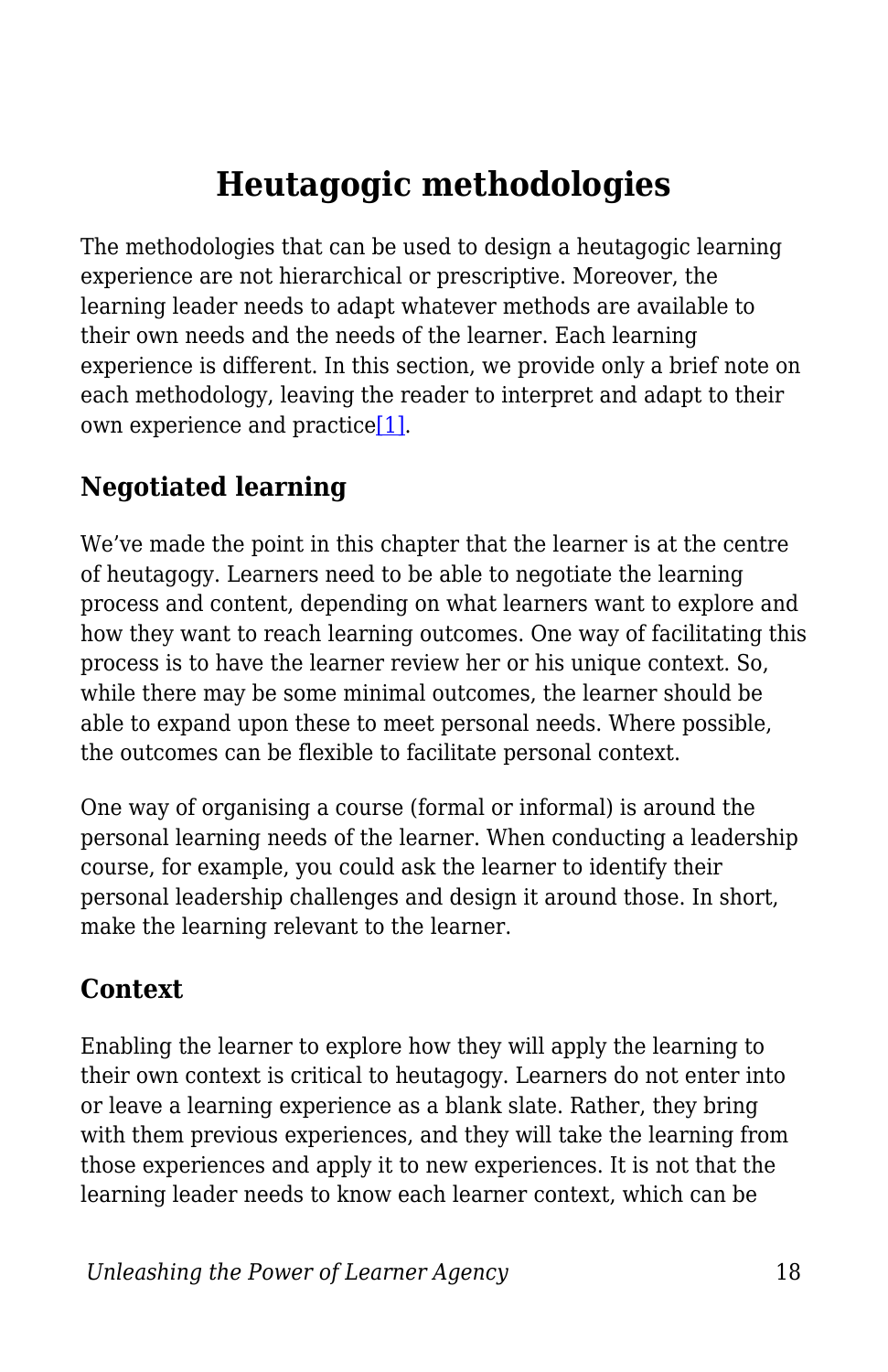impossible given the number of learners in a learning setting. However, the learner can be encouraged to discover how some phenomenon that is being studied makes sense to them.

#### **Learning resources**

Ensuring that the learner can access appropriate learning resources is key to any heutagogic learning experience. The provided resources are not intended to be exhaustive; rather they should be adequate and indicative, so that learners can explore further as part of learning to be an effective researcher. If we choose to apply the PAH continuum, then the resources you provided may be relatively comprehensive at the start but will taper off as the learner pursues their own interest.

In fact, a major component of a heutagogic approach is that the learner is encouraged to discover their own resources as part of their learning journey. A key skill in this information rich world is that of critical thinking and evaluation, where learners are able to sort the wheat from the chaff, fact from fiction, and how to ask the right kind of questions.

### **Collaborative learning**

Learners learn from each other, so the learning leader needs to be able to establish a means of communication amongst learners either face-to-face or using mobile technology, or both. Joint projects, complex questions in which you indicate that discussion needs to take place, flipped classroom, reflection with feedback, and negotiated learning provide opportunities for collaboration.

#### **Questioning**

As Eugene Ionesco said, *"It is not the answer that enlightens, but the question."* (1969, pp. 35–36)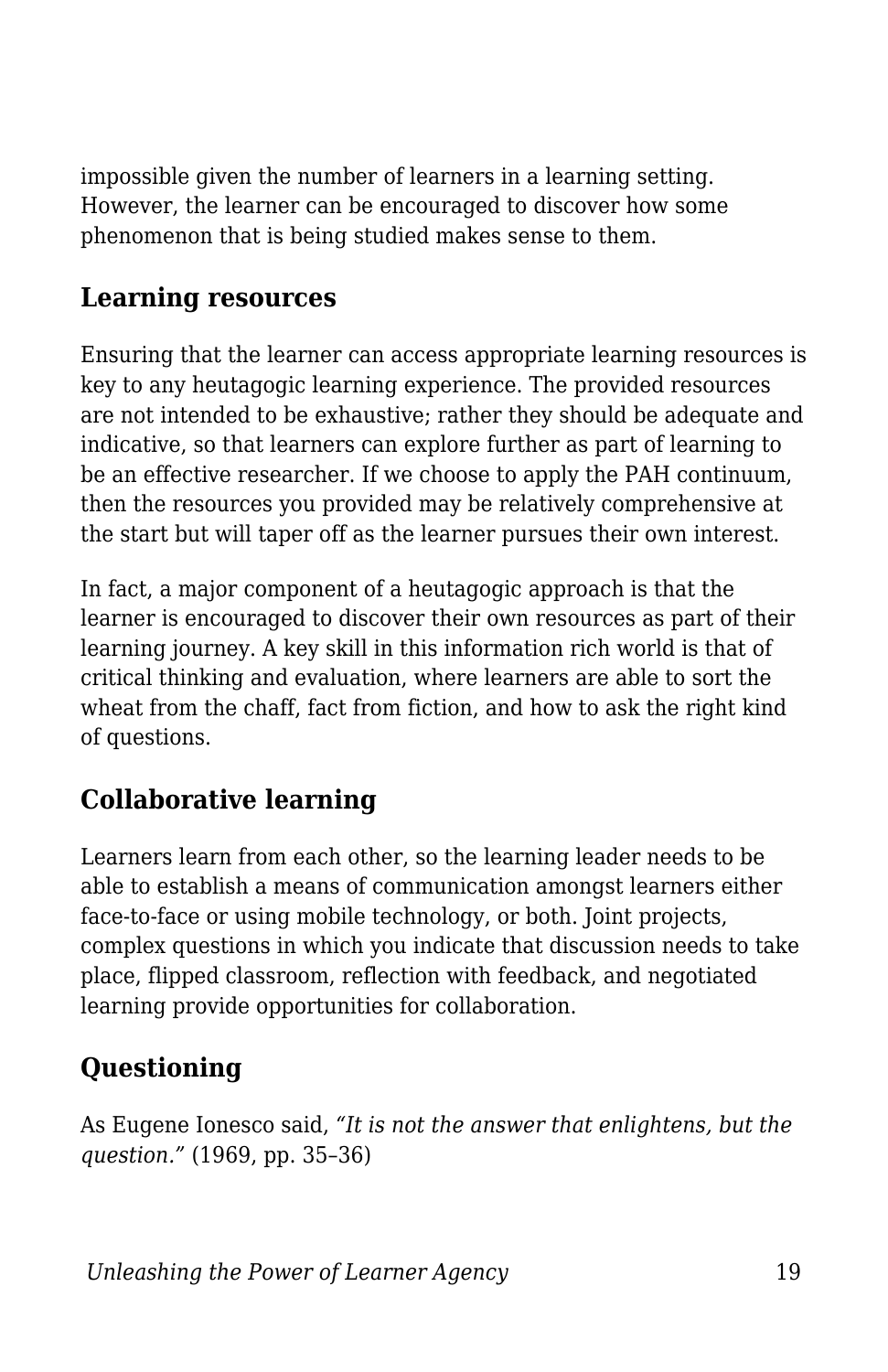The provision of information involves telling. We are doing that right now. But it is not until the learner applies learning or thinks about it within a novel context that real learning occurs. So, an important skill for the heutagogue is the skilled design and asking of questions. The questions should not concern content, since these are more likely to be statements masquerading as questions. Instead, questions should encourage exploration, reflection, insight, and creativity.

#### **Negotiated assessment**

The design of assessment that provides the learner with the freedom to assign context, explore beyond the outcomes, to be creative, to innovate and to demonstrate capability is an important skill and a departure from providing standardised assessments. When it comes to demonstrating competency, this needs to be seen as the minimum standard. What we want to encourage is the demonstration of capability, the use of competencies in novel situations rather than just the familiar

#### **Project-based learning**

Projects can be as simple and as complex as the learning leader and the learner wish. One project I witnessed in a school involved the purchase of a shipping container which the class turned into a classroom and then shipped overseas to a needy country. This project involved multiple aspects of the curriculum such as mathematics, business, English, geography, politics and social science, for example. Learners are involved in every aspect of the project, including thinking of a useful project, design and planning.

#### **Portfolios and learning journals**

Portfolios and journals can be used as a part of assessment or can be a learning strategy in their own right. Here we are encouraging the learner to become more aware of their learning, areas to be explored,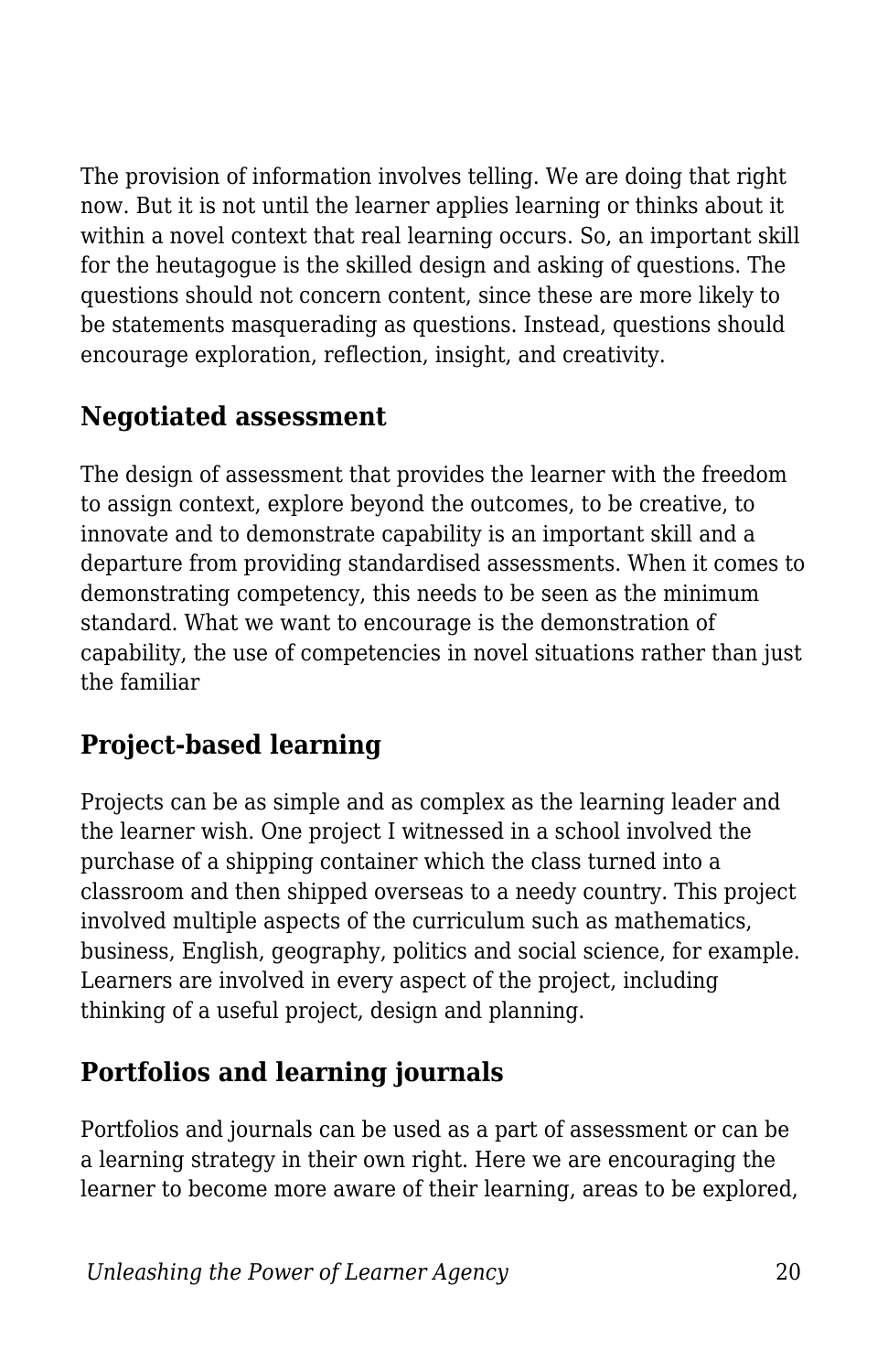to be reflective and to manage their own learning.

#### **Flipped classroom**

We've discussed the flipped classroom previously. It is a powerful approach to having learners do their own research and have to present it to their peers. The learners take control of the curriculum, in a sense, by presenting selected parts of it to their colleagues and then reflecting on it together to identify personal meaning.

#### **Action learning/research**

Action learning and action research are related ideas that fit well within a heutagogic framework. They are both emergent activities and reflect agency. Action Learning provides a process of Plan, Act, Reflect and then Plan again that is particularly useful as a reflective process in learning.

#### **Reflection**

Reflection is central to heutagogy as a major way in which we learn. It provides an opportunity for not only simple learning but also double loop learning and metacognition. Reflection can be an individual or a group activity and accompany almost any other learning activity.

# **Conclusion**

This chapter has presented the central principles of heutagogy, alignment of heutagogy with neuroscience research, and examples of applications of heutagogy within multiple disciples and across multiple settings, from K-12 to higher education and vocational education, as well as within professional development and lifelong learning communities. Learner agency, the primary principle of heutagogy, is essential in order for learners to fully experience self-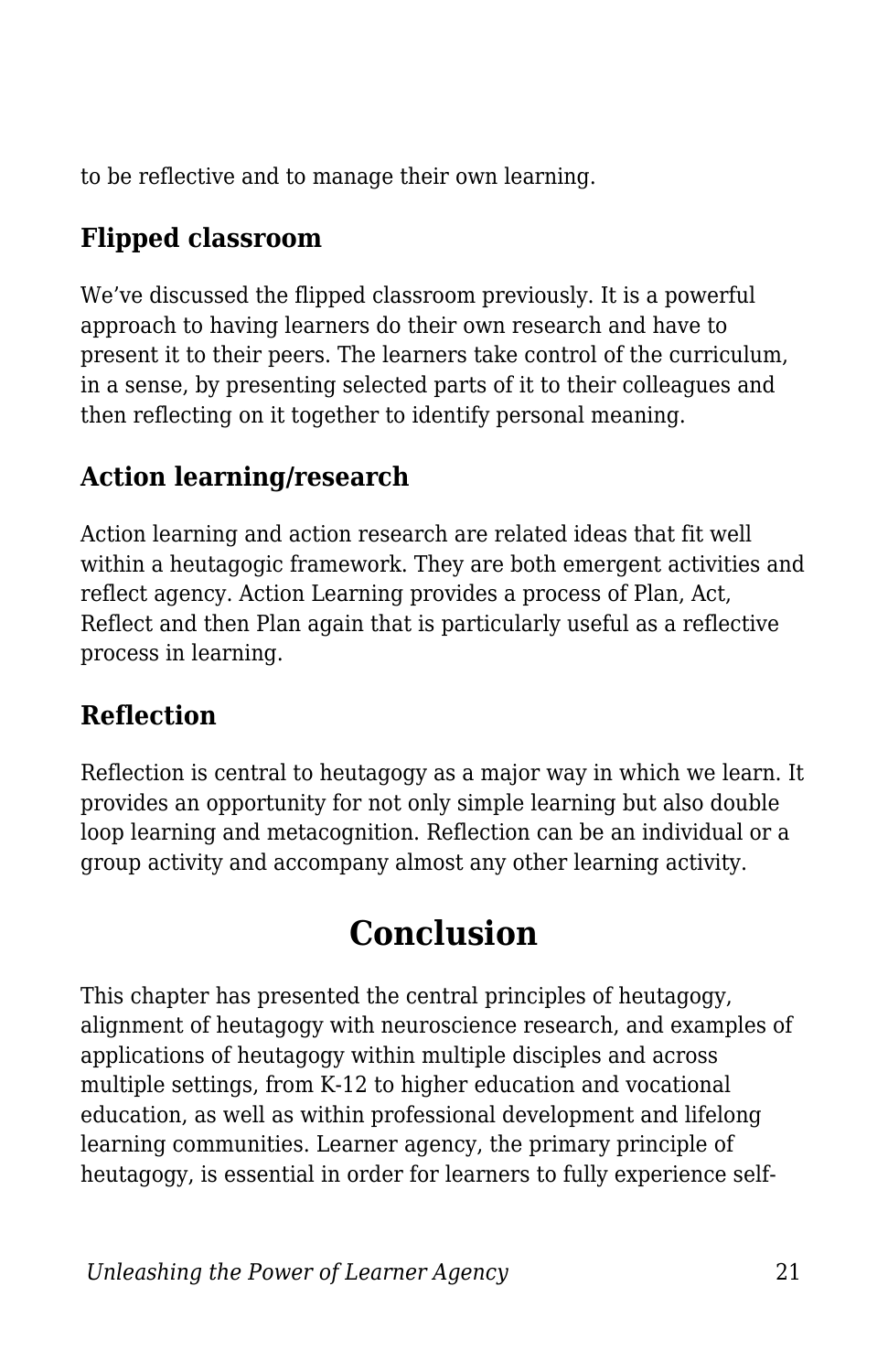determined learning. Principles of self-efficacy and capability, reflection and metacognition, and non-linear learning are essential characteristics of any heutagogic learning setting, while learning to learn is a critical outcome for any self-determined learning experience. For a heutagogic learning experience to be truly realised, it must occur in an environment where learners not only have agency, but where there is also trust: trust of the teacher in the ability of students to be self-determined in their learning, trust in the teacher in themselves that they can be guides of students in their learning, and trust of the student in their ability to be self-determined learners and trust in their teachers to guide them in their learning.

### **References**

- Abraham, R.R. & Komattil, R. (2017). Heutagogic approach to developing capable learner. *Medical Teacher, 39*(3), 295–299. [https://edtechbooks.org/-vFzj](http://www.tandfonline.com/doi/abs/10.1080/0142159X.2017.1270433).
- Agonács, N., & Matos, J.F. (2017). Towards a heutagogy-based MOOC design framework. *Proceedings of EMOOCs 2017*, May 22-26, 2017, Madrid, Spain. http://ceur-ws.org/Vol-1841/R01\_127.pdf.
- Akyıldız, S.T. (2019). Do 21st century teachers know about heutagogy or do they still adhere to traditional pedagogy and andragogy? *International Journal of Progressive Education, 15*(6), [https://edtechbooks.org/-jQc.](https://files.eric.ed.gov/fulltext/EJ1237231.pdf)
- Albers (2017). Engaging transformation learning through heutagogy and brain-based constructs, Sigma,  $44<sup>th</sup>$  Annual Convention, Indianapolis, Oct 28-Nov 1. [https://edtechbooks.org/-fqdM](https://stti.confex.com/stti/bc17/webprogram/Paper83537.html).
- Andrews, J. (2014). From obstacle to opportunity: Using governmentmandated curriculum change as a springboard for changes in learning and teaching. In L. M. Blaschke, C. Kenyon, & S. Hase, *Experiences in self-determined learning* (pp. 171-186). Amazon.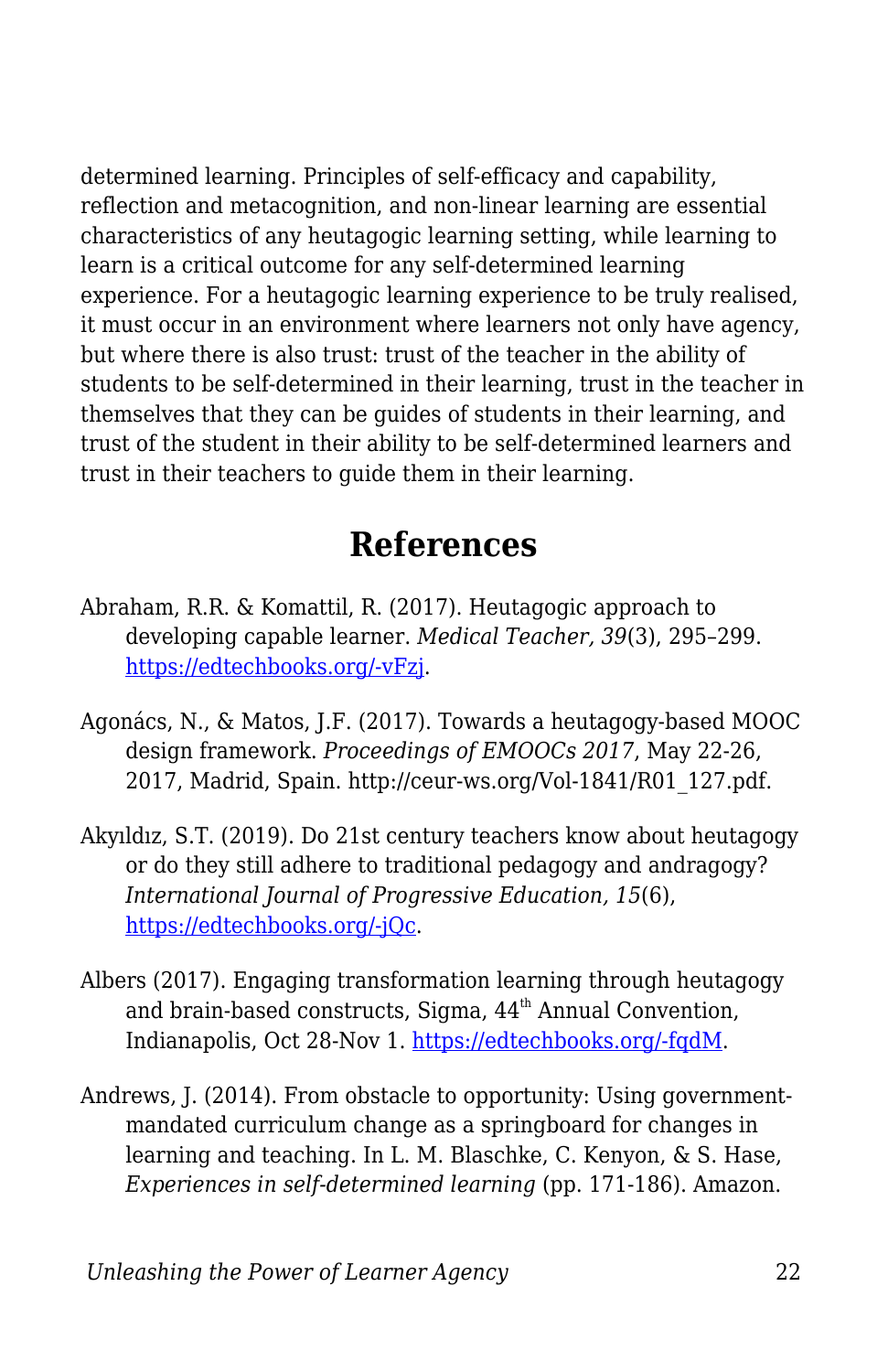https://uol.de/coer/announcements/free-oer-now-available-experie nces-in-self-determined-learning

- Anders, A. (2015). Theories and applications of massive online open courses (MOOCs): The case for hybrid design. *International Review of Research in Open and Distributed Learning, 16*(6), 39-61.
- Ashton, J., & Elliott, R. (2007). Juggling the balls study, work, family and play: Student perspectives on flexible and blended heutagogy. *European Early Childhood Education Research Journal, 15*(2), 167-181.
- Ashton, J., & Newman, L. (2006). An unfinished symphony: 21st century teacher education using knowledge creating heutagogies. *British Journal of Educational Technology, 37*(6) 825-840. doi: [https://edtechbooks.org/-PaQ](https://doi.org/10.1111/j.1467-8535.2006.00662.x).
- Barton, M. (2012). Developing core competencies of SME managers using heutagogy principles. In *SME's Management in the 21st Century* (pp. 230-244). Czestochowa University of Technology.
- Benfenati, F. (2007). Synaptic plasticity and the neurobiology of learning and memory, [Acta bio-medica: Atenei Parmensis](https://www.researchgate.net/journal/Acta-bio-medica-Atenei-Parmensis-0392-4203) 78 (1), 58-66.
- Blaschke, L.M. (2012). Heutagogy and lifelong learning: A review of heutagogical practice and self-determined learning. *The International Review of Research in Open and Distributed Learning, 13*(1), 56-71. [https://edtechbooks.org/-pkq.](http://www.irrodl.org/index.php/irrodl/article/view/1076/2087)
- Blaschke, L.M. (2014a). Moving forward in the PAH continuum: Maximizing the power of the social web. In L.M. Blaschke, C. Kenyon, & S. Hase, *Experiences in self-determined learning* (pp. 49-62). Amazon. https://uol.de/coer/announcements/free-oer-now-available-experie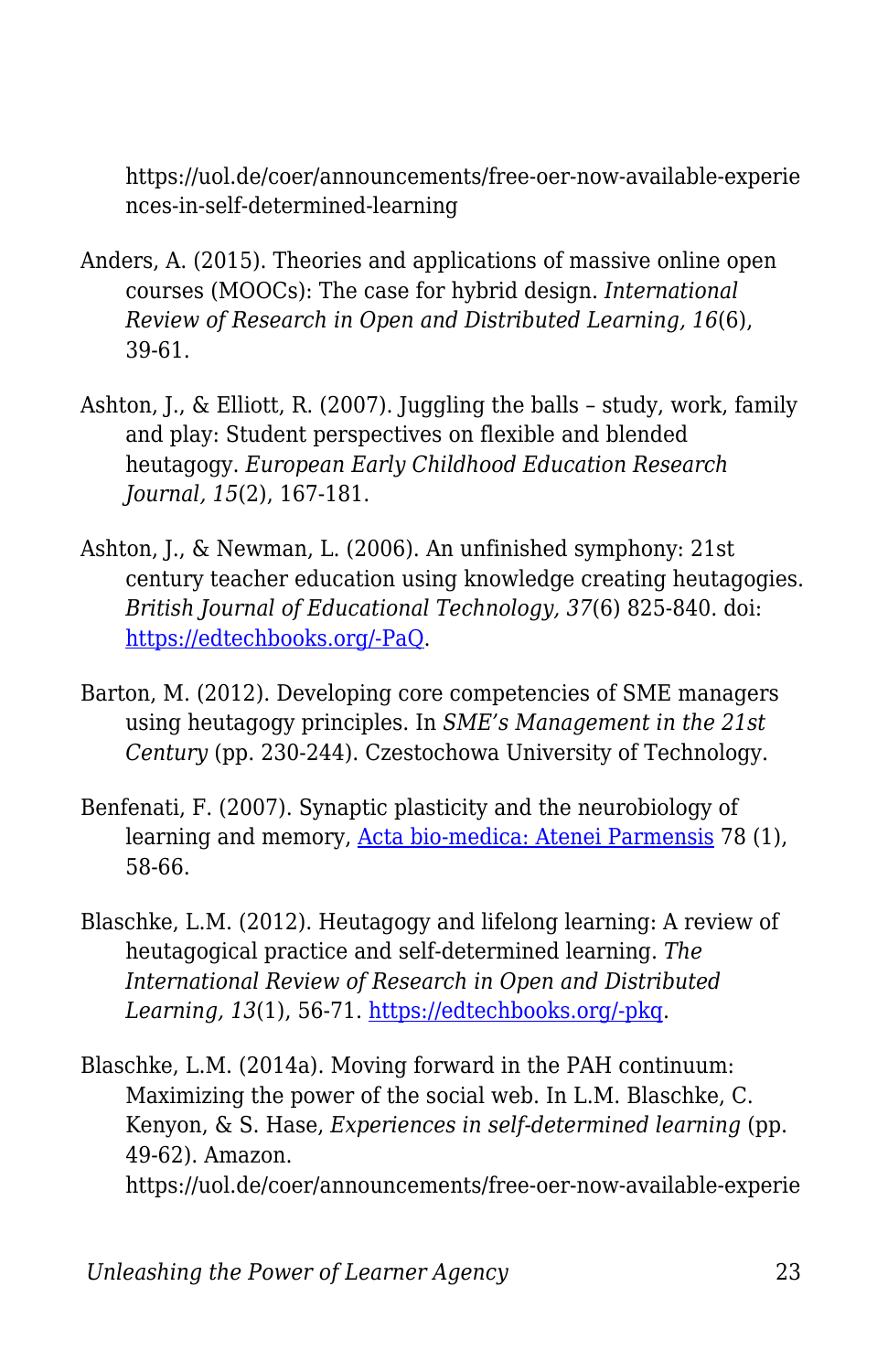nces-in-self-determined-learning.

- Blaschke, L.M. (2014b). Using social media to engage and develop online learners in self-determined learning. *Research in Learning Technology*. [https://edtechbooks.org/-bWLM.](http://www.researchinlearningtechnology.net/index.php/rlt/article/view/21635/html)
- Blaschke, L.M. (2019). The pedagogy-andragogy-heutagogy continuum and technology-supported personal learning environments. In I.Jung (Ed.), Open and distance education theory revisited: Implications for the online era. Springer.
- Blaschke, L., & Brindley, J. (2011). Establishing a foundation for reflective practice: A case study of learning journal use. *European Journal of Open, Distance, and E-Learning.* [https://edtechbooks.org/-uRm](https://old.eurodl.org/materials/special/2011/Blaschke_Brindley.pdf)
- Blaschke, L.M., & Hase, S. (2015). Heutagogy: A holistic framework for creating 21st century self-determined learners. In M.M. Kinshuk & B. Gros (Eds.), *The future of ubiquitous learning: Learning designs for emerging pedagogies* (25-40). Springer Verlag.
- Blaschke, L M., & Hase, S. (2019). Heutagogy and digital media networks: Setting students on the path to lifelong learning. *Pacific Journal of Technology Enhanced Learning,1*(1), 1-14. https://ojs.aut.ac.nz/pjtel/article/view/1
- Blaschke, L. M., & Marín, V. I. (2020). Applications of heutagogy in the educational use of e-portfolios. Revista de Educación a Distancia RED. [https://edtechbooks.org/-TbP](https://revistas.um.es/red/article/view/407831/290621)

Booth, M. (2014). Assessment as an ongoing act of learning: A heutagogical approach. In L.M. Blaschke, C. Kenyon, & S. Hase (Eds.), *Experiences in self-determined learning* (pp. 63-72). Amazon. https://uol.de/coer/announcements/free-oer-now-available-experie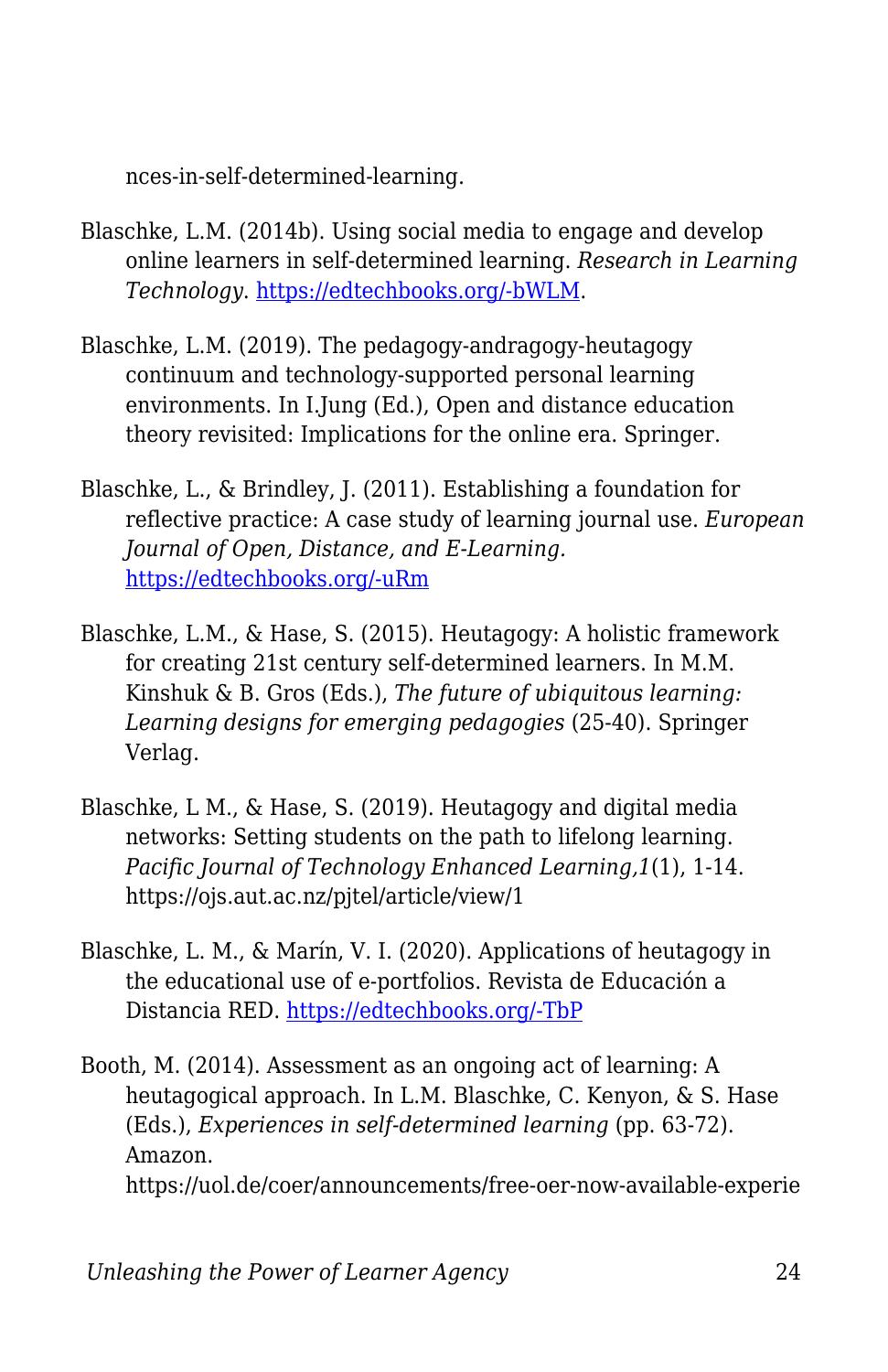nces-in-self-determined-learning.

- Brandt, B.A. (2013). The learner's perspective. In S. Hase, & C. Kenyon (Eds.), *Self-determined learning: Heutagogy in action* (99-116). Bloomsbury Academic.
- Bull, B. (2014). Embracing opportunities for self-directed learning in formal learning environments in L. M Blaschke, C. Kenyon & S. Hase, (eds.) *Experiences in self-determined learning*, 33-48. USA: Amazon. https://uol.de/coer/announcements/free-oer-now-available-experie nces-in-self-determined-learning
- Canning, N. (2010). Playing with heutagogy: Exploring strategies to empower mature learners in higher education. *Journal of Further and Higher Education, 34*(1), 59-71.
- Canning, N. (2013). Practitioner development in early years education. In S. Hase, & C. Kenyon (Eds.), *Self-determined learning: Heutagogy in action* (169-180). London, UK: Bloomsbury Academic.
- Canning, N. & Callan, S. (2010). Heutagogy: Spirals of reflection to empower learners in higher education. *Reflective Practice, 11*(1), 71-82.
- Ceylan, B. (2020) Ubiquitous learning and heutagogy in teacher education in G. Durak & S. Çankaya (Eds.), *Designing online courses in Ubiquitous Learning Environments*. IGI Global.
- Chacko, T. (2018). Emerging pedagogies for effective adult learning: From andragogy to heutagogy. *Archives of Medicine and Health Sciences*, *6*(2), 278–283. [https://edtechbooks.org/-zYUA.](https://doi.org/10.4103/amhs.amhs_141_18)
- Chawinga, W. D. (2017). Taking social media to a university classroom: Teaching and learning using Twitter and blogs.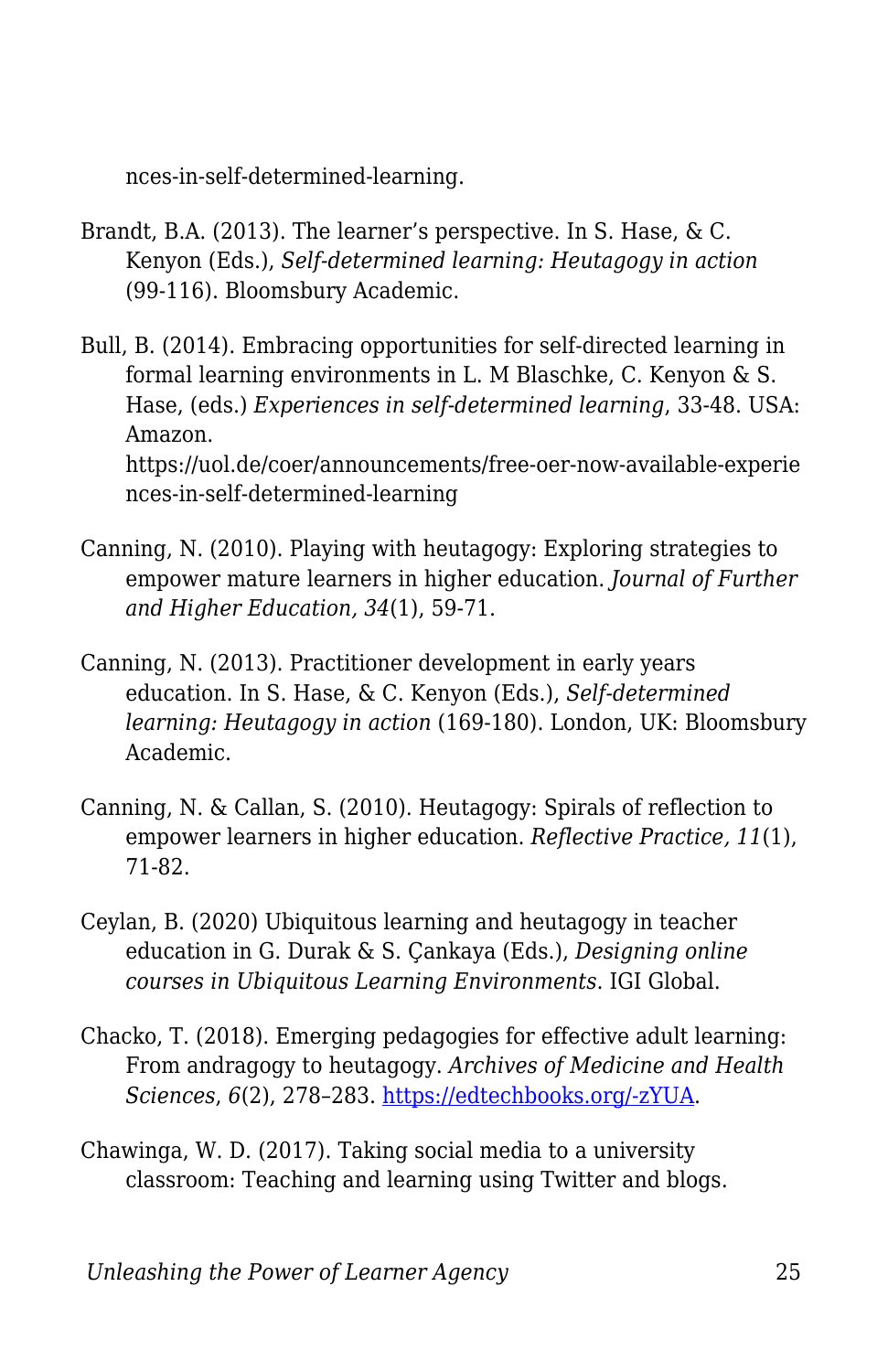*International Journal of Educational Technology in Higher Education, 14*(3). doi: [https://edtechbooks.org/-pAYX.](https://doi.org/10.1186/s41239-017-0041-6)

- Chişiu, C. (2018). Heutagogy an appropriate framework for computer aided learning course with post-graduate teacher education students. *Educația Plus*, *XXI*(3), 204–216.
- Cochrane, T., Antonczak, L., Guinibert, M., & Mulrennan, D. (2014). Developing a mobile social media framework for creative pedagogies. *10th International Conference on Mobile Learning*, Madrid, Spain. [https://edtechbooks.org/-tZj.](https://files.eric.ed.gov/fulltext/ED557241.pdf)
- Cochrane, T., & Narayan, V. (2013). Redesigning professional development: reconceptualising teaching using social learning technologies. *Research in Learning Technology*, *21*.
- Cochrane, T., & Narayan, V. (2014). Cultivating creative approaches to learning. In L. M.Blaschke, C. Kenyon & S. Hase (Eds.), *Experiences in self-determined learning*, (33-48) Amazon. https://uol.de/coer/announcements/free-oer-now-available-experie nces-in-self-determined-learning
- Cools, R., Frank, M.J., Gibbs, S.E., Miyakawa, A., Jagust, W., & D'Esposito, M. (2009). Striatal dopamine predicts outcomespecific reversal learning and its sensitivity to dopaminergic drug administration. *Neuroscience, 29*, 1538–1543.
- Cordon, C.P. (2015). *Heutagogy in oncology nursing: The experience of nurses and the factors that facilitate and hinder selfdetermined learning*. (Doctoral dissertation). ProQuest Database (Order No. 3724870).
- Damasio, A. (2003). *Looking for Spinoza: Joy, sorrow, and the feeling brain*. William Heinemann.

Den Ouden, H.E.M., Daw, N.D., Fernandez, G., Elshout, J.A.,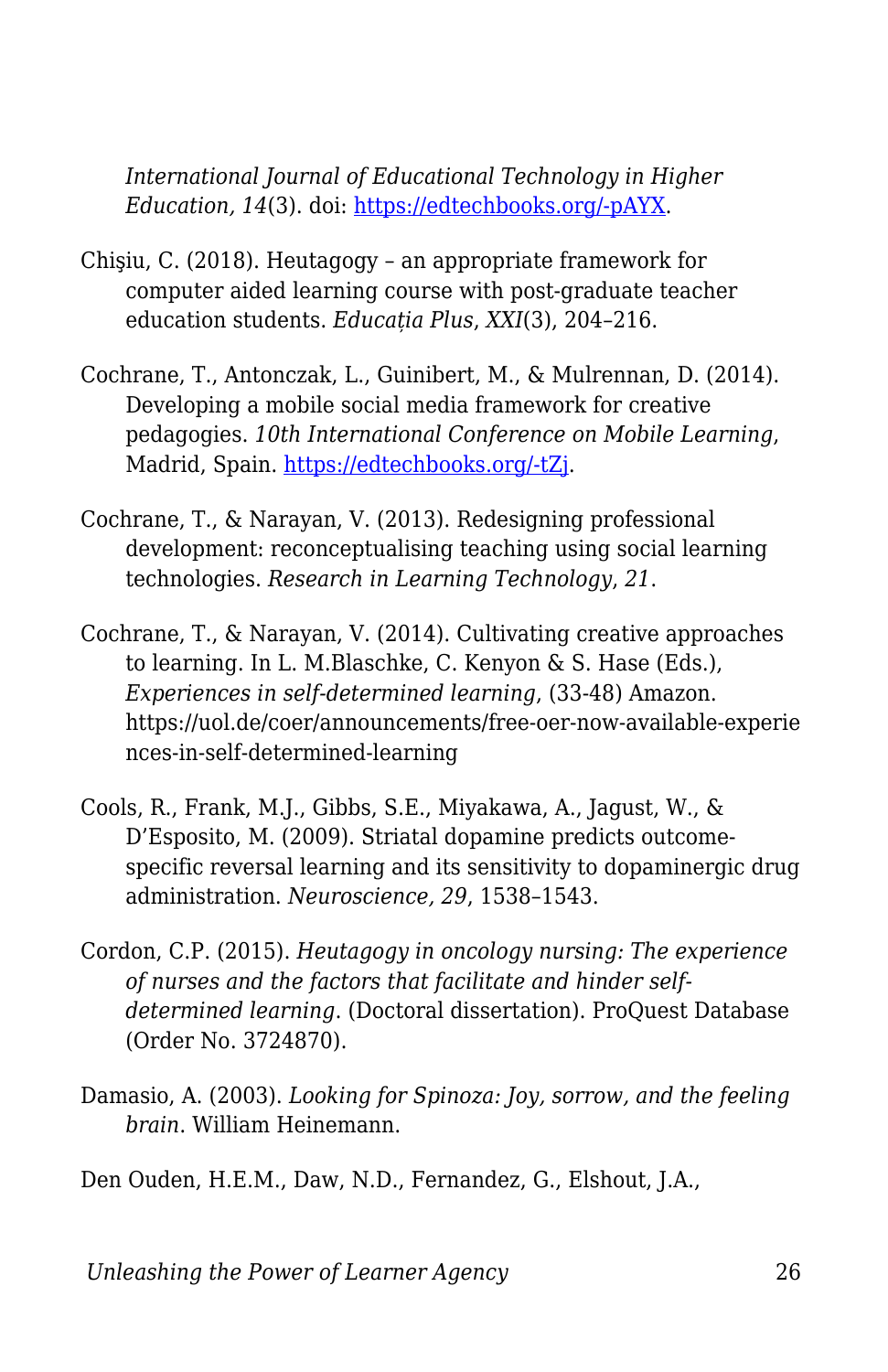Riipkema, M, Hoogman, M, Franke, B., & Cools, R. (2013). Dissociable effects of dopamine and serotonin on reversal learning. *Neuron, 80*(4), 1090–1100.

- Doidge, N. (2007). *The brain that changes itself: Stories of personal triumph from the frontiers of brain science*. Silberman Books.
- Eberle, J., & Childress, M. (2009). Using heutagogy to address the needs of online learners. In P. Rogers, G.A. Berg, J.V. Boettecher, & L. Justice (Eds.), *Encyclopedia of distance learning* (2nd ed.), (2239-2245). Idea Group, Inc.
- Fink, A., Grabner, R. H., Gebouer, D., Reishofer, G., Koschutning, K. & Ebner, F. (2010). Enhancing creativity by means of cognitive stimulation: evidence from an fMRI study. *Neuroimage, 52*(4),1687–95.
- Garnett, F. (2013). The PAH continuum: Pedagogy, andragogy, and heutagogy. (Web log message). *Heutagogy Community of Practice*. https://heutagogycop.wordpress.com/2013/03/04/the-pah-continu um-pedagogy-andragogy-heutagogy/.
- Gazi, Y. (2014). Issues surrounding a heutagogical approach in global engineering education. *Proceedings of the 121st ASEE Annual Conference & Exposition*, Indianapolis, Indiana, June 15-18, 2015.
- Gerstein, J. (2013). Education 3.0 and the pedagogy (andragogy, heutagogy) of mobile learning. (Web log message). *User generated education*. [https://edtechbooks.org/-nPXk](http://usergeneratededucation.wordpress.com/2013/05/13)
- Glassner, A. (2019). Heutagogy (self-determined learning): New approach to student learning in teacher education. *Educația Plus*, *XXIV*(SI ISAT), 40–44.

Glassner, A., & Back, S. (2020). *Exploring heutagogy in higher*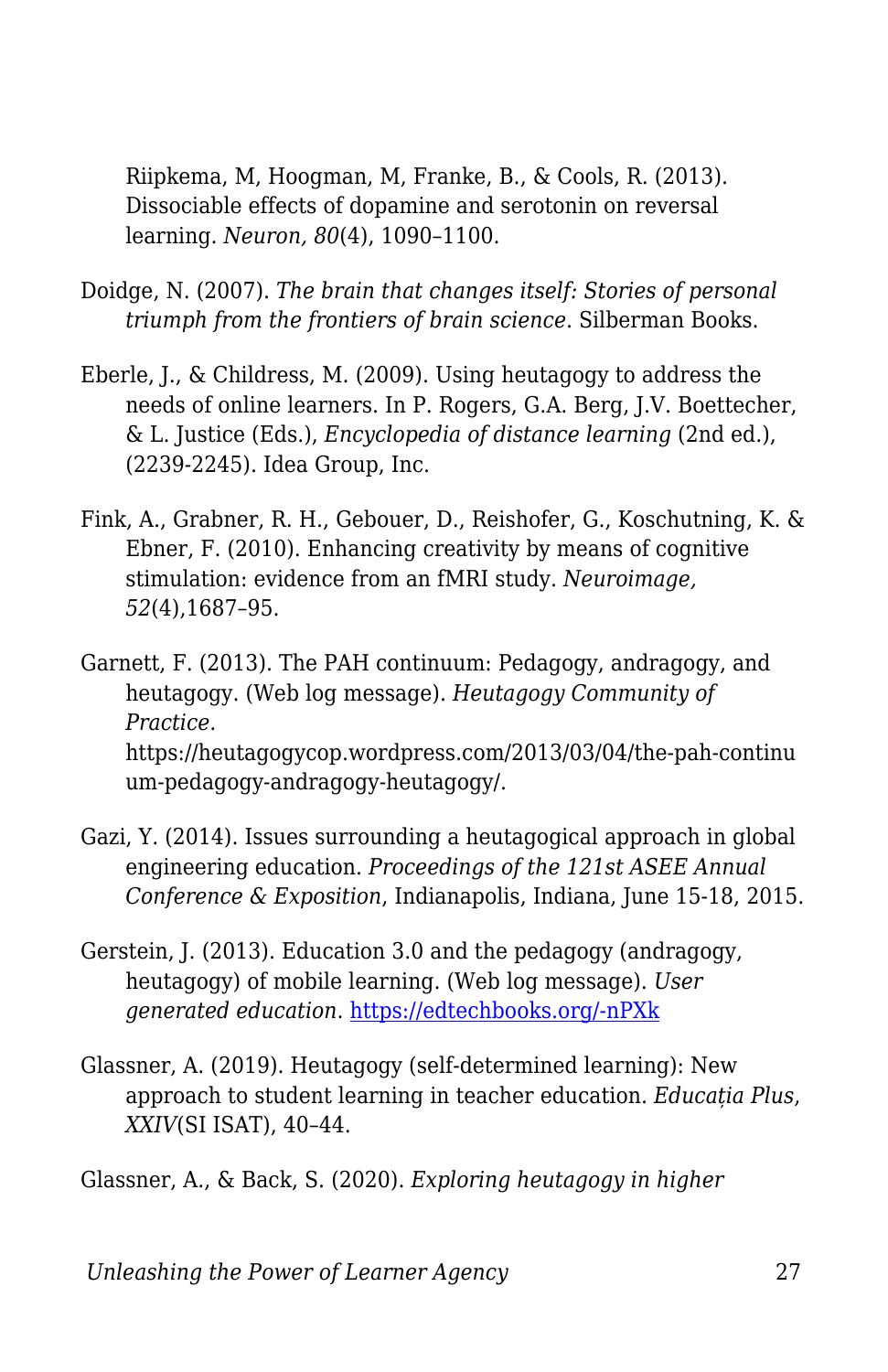*education: Academia meets the Zeitgeist.* Springer Nature.

- Green, R.D., & Schlairet, M.C. (2017). Moving toward heutagogical learning: Illuminating undergraduate nursing students' experiences in a flipped classroom. *Nurse Education Today, 49*.
- Gregory, S., Bannister-Tyrrell, M., Charteris, J., & Nye, A. (2018). Heutagogy in postgraduate education: Cognitive advantages for higher degree online students. In: Padró F., Erwee R., Harmes M., Harmes M., Danaher P. (Eds,), *Postgraduate Education in Higher Education. University Development and Administration*. Springer. [https://edtechbooks.org/-nPT](https://doi.org/10.1007/978-981-10-5249-1_32).
- Halsall, J., Powell, J., & Snowden, M. (2016). Determined learning approach: Implications of heutagogy society-based learning. *Cogent Social Sciences, 2*(1). https://doi.org/10.1080/23311886.2016.1223904
- Hase, S. (2009). Heutagogy and e-learning in the workplace: Some challenges and opportunities. *Impact: Journal of Applied Research in Workplace E-learning, 1*(1), 43-52.

Hase, S. (2014). Skills for the learner and learning leader in the 21st century. In L.M. Blaschke, C. Kenyon, & S. Hase (Eds.), *Experiences in self-determined learning* (pp. 99-110). USA: Amazon. https://uol.de/coer/announcements/free-oer-now-available-experie nces-in-self-determined-learning

Hase, S. (2016). Self-determined learning (heutagogy): Where have we come since 2000? *Southern Institute of Technology Journal of Applied Research, Special Edition*. https://www.sit.ac.nz/Portals/0/upload/documents/sitjar/Heutagog y%20-%20One.pdf.

Hase, S., & Kenyon, C. (2000). *From andragogy to heutagogy*.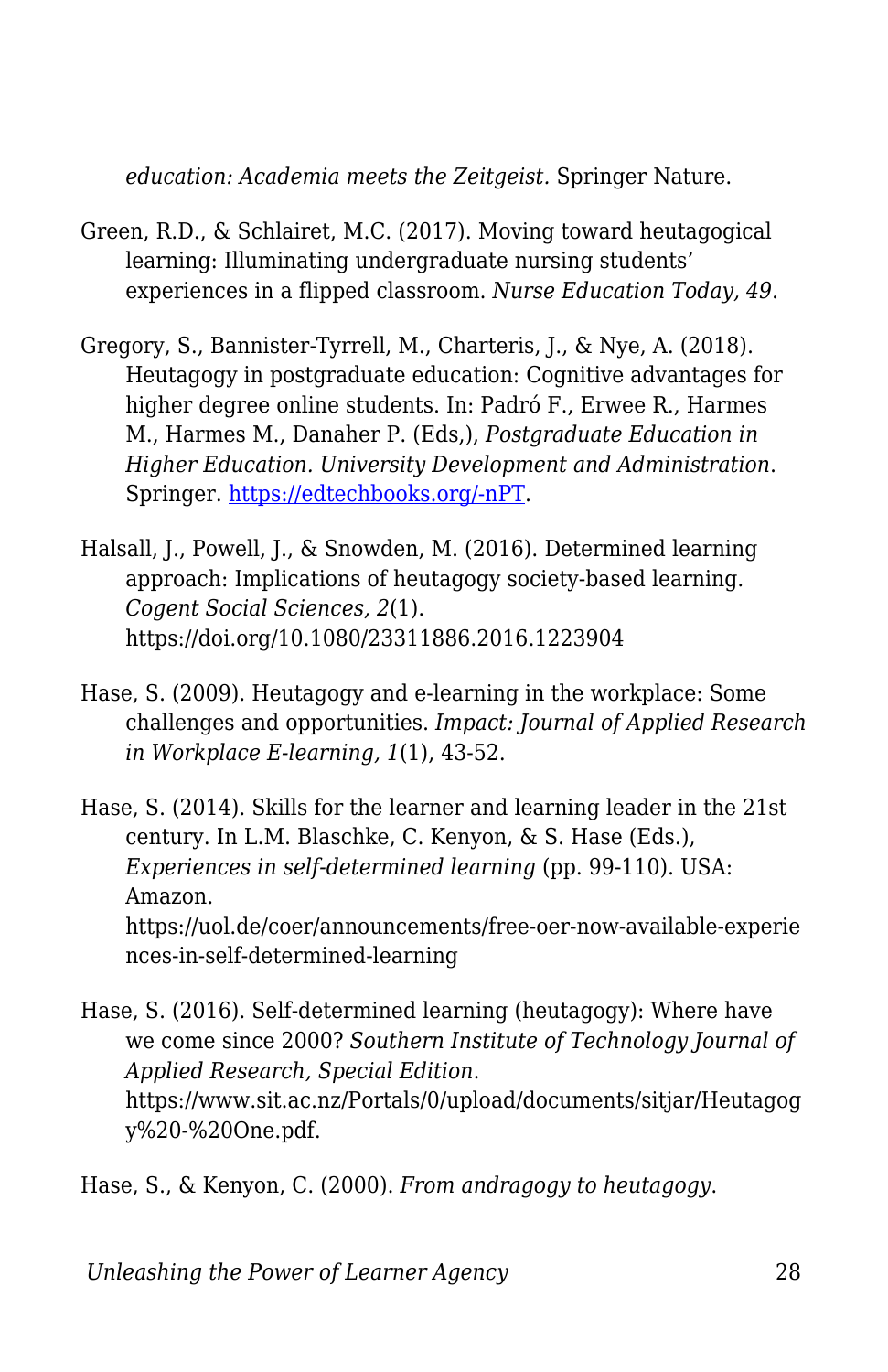UltiBase Articles. [https://edtechbooks.org/-vLnr](https://epubs.scu.edu.au/gcm_pubs/99/).

Hase, S.& Kenyon, C. (2007). Heutagogy: A child of complexity theory. *Complicity,* 41, 111-118. [https://edtechbooks.org/-UyaW.](http://www.complexityandeducation.ualberta.ca/COMPLICITY4/Complicity4_TOC.htm)

- Hayworth, R. (2016). Personal learning environments: A solution for self-directed learners. *TechTrends, 60*(4), 359-364. doi: https://doi.org/10.1007/s11528-016-0074-z.
- Hennig, J.A., Oby, E.R., Golub, M.D., Bahureksa, L.A., Sadtler, P.T., Quick, K.M., Ryu, S.I., Tyler-Kabara, E.C., Batista, A.P., Chase, S.M., & Yu, B.M. (2021). Learning is shaped by abrupt changes in neural engagement. *Natural Neurosci*ence. [https://edtechbooks.org/-rsH](https://doi.org/10.1038/s41593-021-00822-8)
- Hexom, D., & Marlaire, C. (2013). Does heutagogy equate to iLearning for faculty in higher education? *Proceedings of the International Conference on Infocomm Technologies in Competitive Strategies (ICT)*. Global Science and Technology Forum, 148.
- Hicks, A., & Sinkinson, C. (2015). Critical connections: Personal learning environments and information literacy. *Research in Learning Technology, 23*. doi: [https://edtechbooks.org/-fBsD.](http://dx.doi.org/10.3402/rlt.v23.21193)
- Hurley, J. & Neilson, G. (2013). Heutagogy's role in the evolving development of practice-based learning in undergraduate nurse education. In S. Hase & C. Kenyon (Eds.), Self-determined learning: Heutagogy in action, 19-38. Bloomsbury
- Immordino-Yang, M. (2016). *Emotions, learning and the brain: Exploring the educational implications of affective neuroscience*. Norton and Company Inc.

Immordino-Yang, M., & Damasio, A. (2007). We feel, therefore we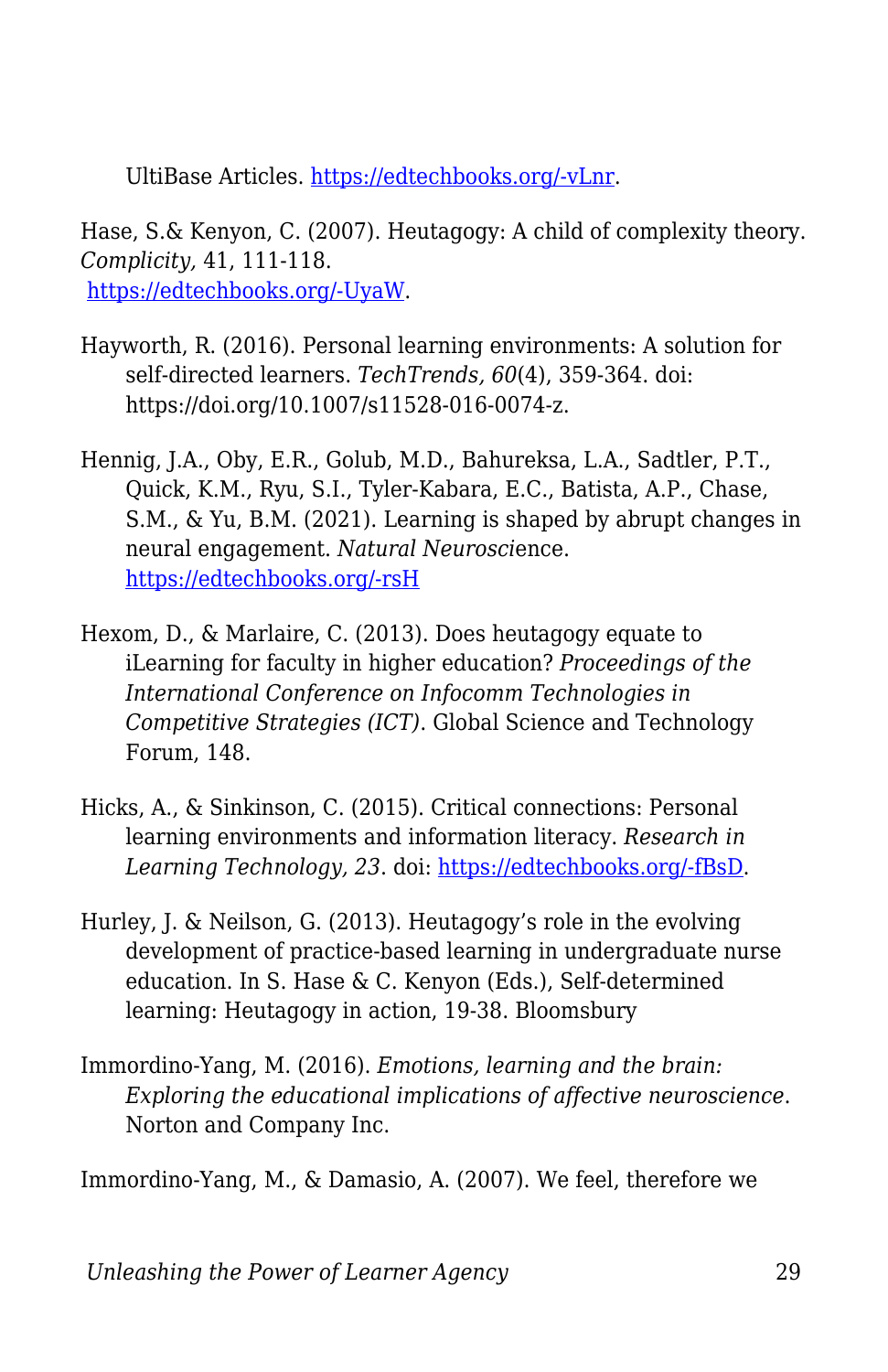learn: The relevance of affective and social neuroscience to education. *Mind, Brain, and Education, 1*(1), 3-10. doi:10.1111/j.1751- 228X.2007.00004.x

Ingleton, J. (1999). Emotion in learning: a neglected dynamic, paper presented at the *Higher Education Research and Development Society of Australasia (HERDSA) Annual International Conference*, Melbourne, Australia, 12–15 July. http://www.herdsa.org.au/wp-content/uploads/conference/1999/p df/Ingleton.PDF

Ionesco, E. (1969). *Découvertes.* Skira pp. 35–36.

- Jaakkola, M. (2015). Teacher heutagogy in the network society: A framework for critical reflection. In P. Jandric, & D. Boras (Eds.), *Critical learning in digital networks* (pp. 163-178). Springer International Publishing.
- Jones, C., Penaluna, K., & Penaluna, A. (2019). The promise of andragogy, heutagogy and academagogy to enterprise and entrepreneurship education pedagogy. *Education + Training, 61*(9), 1170–1186. https://doi.org/10.1108/ET-10-2018-0211
- Jung-Beeman, M., Bowden, E.M., Haberman, J., Frymiare, J.L., Arambel-Liu, S., Greenblatt, R., Reber, P.J., & Kounios, J.. (2004). Neural activity when people solve verbal problems with insight. *PLoS Biol, 2*(4), e97.
- Junco, R., Heiberger, G., & Loken, E. (2010). The effect of Twitter on college student engagement and grades. *Journal of Computer Assisted Learning*. doi: 10.1111/j.1365- 2729.2010.00387.x.
- Kanwar, A.S., Balasubramanian, K., & Umar, A. (2013). Lifelong learning in South Africa. *International Journal of Continuing Education & Lifelong Learning, 5*(2), 17-39.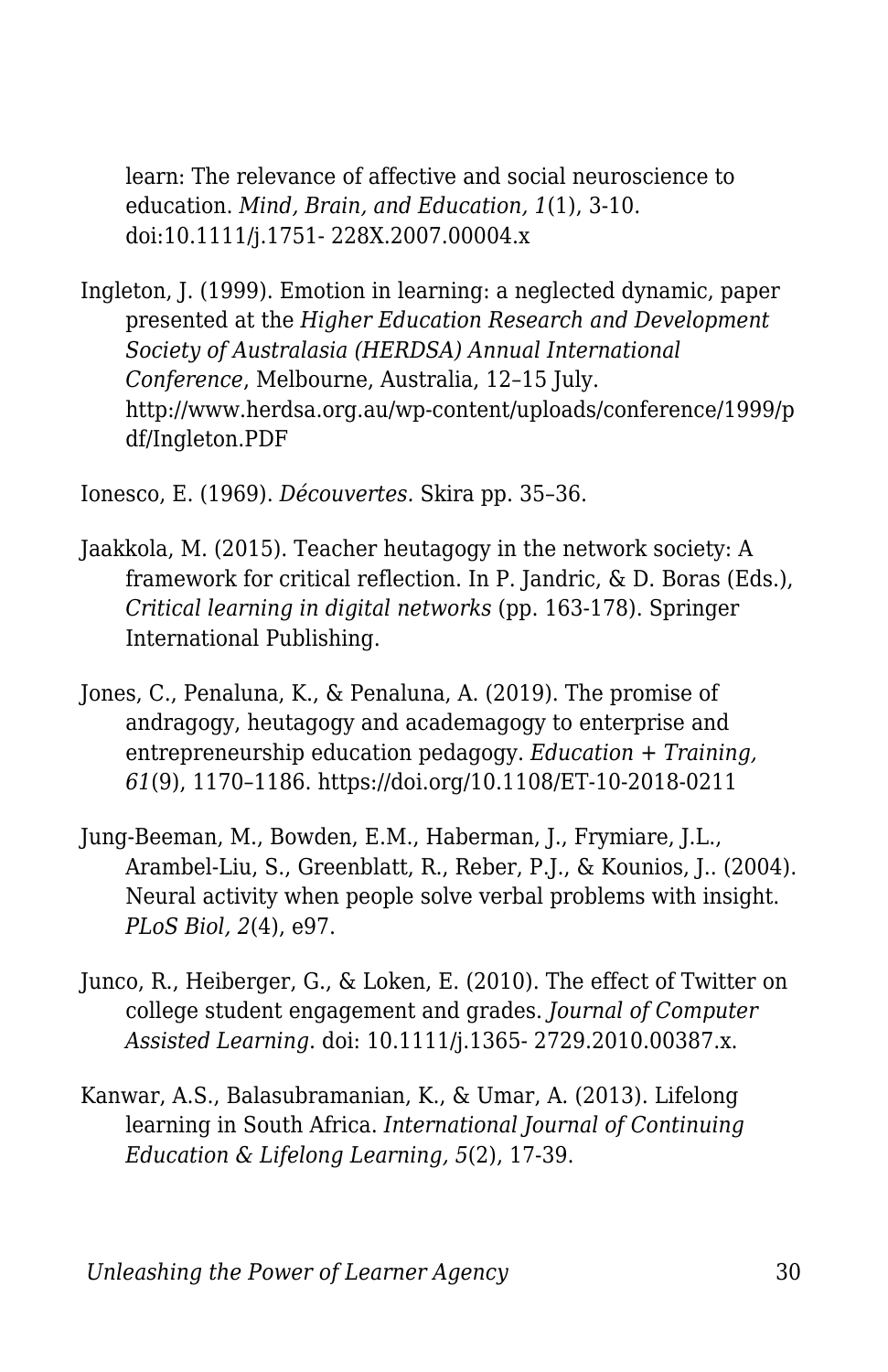Kenyon, C., & Hase, S. (2010). Andragogy and heutagogy in postgraduate work. In T. Kerry (Ed.), *Meeting the challenges of change in postgraduate education* (pp 165-178). Continuum Press.

Khaneman, D. (2011). *Thinking fast: Thinking slow*. Penguin.

- King, A. (1993). From sage on the stage to guide on the side. *College Teaching,41*(1), 30-35.
- Kung-Teck, W., & Yeop, M. A. (2019). Modelling the factor influencing the implementation of mobile-heutagogical practices among teachers: An application of invariance multi-group structural model. *International Journal of Learning, Teaching and Educational Research, 18*, 1-16. https://doi/10.26803/ijlter.18.12.1
- Luckin, R., Clark, W., Garnett, F., Whitworth, A., Akass, J., Cook, J., Day, P., Ecclesfield, E., Hamilton, T., & Robertson, J. (2010). Learner-generated contexts: A framework to support the effective use of technology for learning. In M. Lee & McLoughlin (Eds.), *Web 2.0-based e-learning: Applying social informatics for tertiary teaching,* pp. 70–84. Hershey: IGI Global, 2010.
- Mann, S., Glenys, K., Ellis, K. & Franklin, T. (2018). Self-determined computing education: An independent learning pathway approach in *2018 International Conference on Learning and Teaching in Computing and Engineering (LaTICE) Proceedings*, 82–89. IEEE, 2018.
- Mann, S., Ker, G., & O'Brien, R. (2017). Designing for heutagogy: An independent learning pathway approach. *Scope (Flexible Learning), 2*.
- Macdiarmid, R., Winnington, R., Cochrane, T. & Merrick, E. (2021). Using educational design research to develop authentic learning for graduate entry nursing students in New Zealand. *Nurse*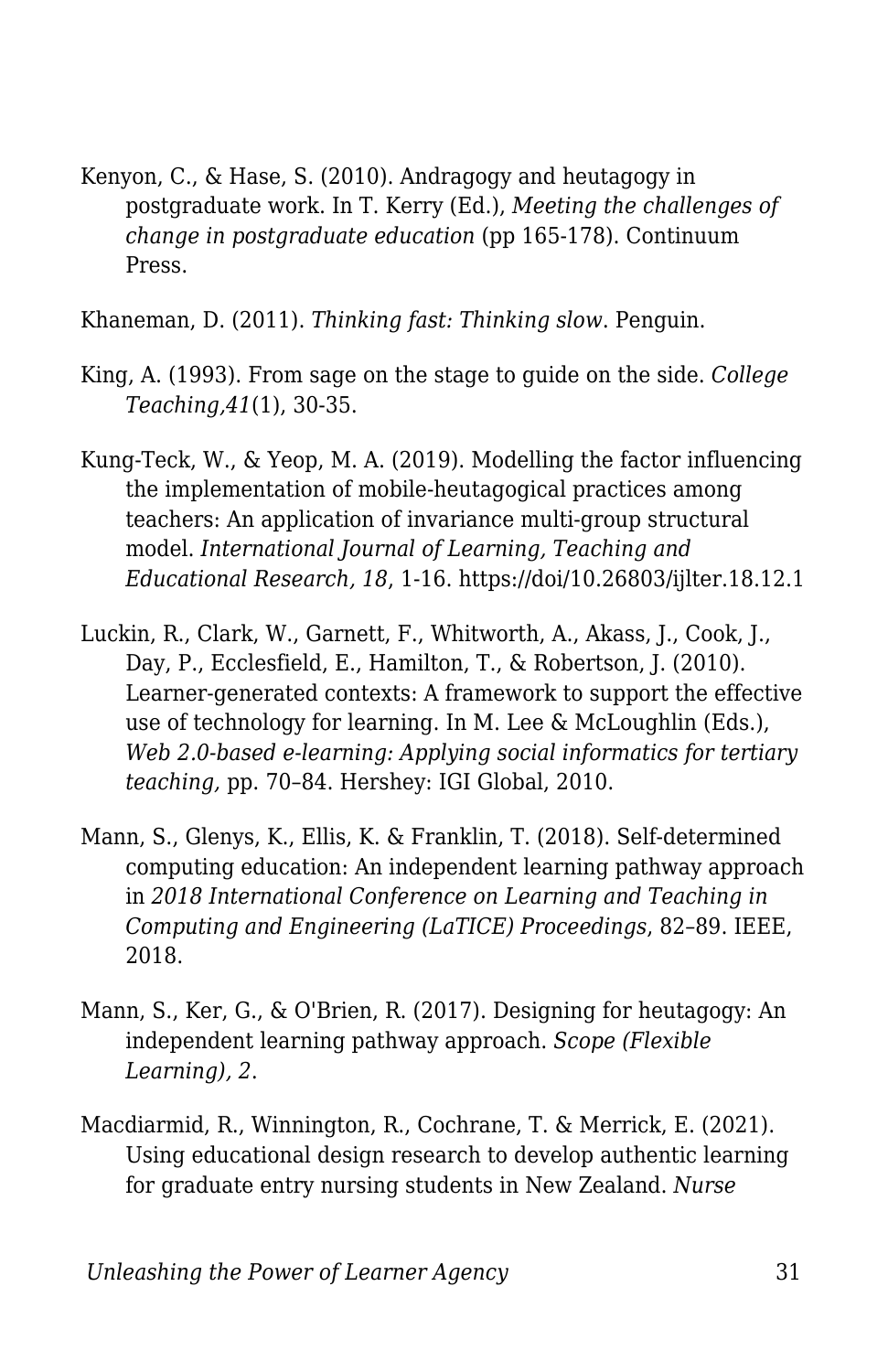*Education in Practice, 51,* 102965-. doi:10.1016/j.nepr.2021.102965

- Maykut, C., Wilkd, C., & May, N. (2019). Heutagogy: Enacting caring science practices. *International Journal of Caring Sciences, 12*(11), 11-17. https://bit.ly/2VN7BTm
- McAuliffe, M.B., Hargreaves, D.J., Winter, A.J., & Chadwick, G. (2009). Does pedagogy still rule? *Australasian Journal of Engineering Education, 15*(1), 13-18. doi: 10.1080/22054952.2009.11464018
- Mcnamara, C. G., Tejero-Cantero, Á, Trouche, S., Campo-Urriza, N., & Dupret, D. (2014). Dopaminergic neurons promote hippocampal reactivation and spatial memory persistence. *Nature Neuroscience, 17*(12), 1658-1660. doi:10.1038/nn.3843.
- Mohammad, S., Cher Siang, T., Osman, S., Jamaluddin, N.Y., Mohamed Alfu, N.A., & Yeong Huei, L. (2019). A proposed heutagogy framework for structural steel design in civil engineering curriculum. *International Journal of Emerging Technologies in Learning*, *14*(24), 96–105. [https://edtechbooks.org/-aLC.](https://doi.org/10.3991/ijet.v14i24.12091)
- Mohd Tajudin, N., Ashikin Suhaimi, N., Adnan, M., & Puteh, M. (2020). Promoting transformative mathematical learning zhrough heutagogy, paragogy and cybergogy approaches. *Palarch's Journal of Archaeology Of Egypt/Egyptology, 17*(10), 481-497.
- Moore, R.L. (2020). Developing lifelong learning with heutagogy: contexts, critiques, and challenges. *Distance Education, 41*(3), 381-401. doi: [10.1080/01587919.2020.1766949](https://doi.org/10.1080/01587919.2020.1766949)
- Msila, V., & Setlhako, A. (2012). Teaching (still) matters: Experiences on developing a heutagogical online module at UNISA. *1*(2), 65-71.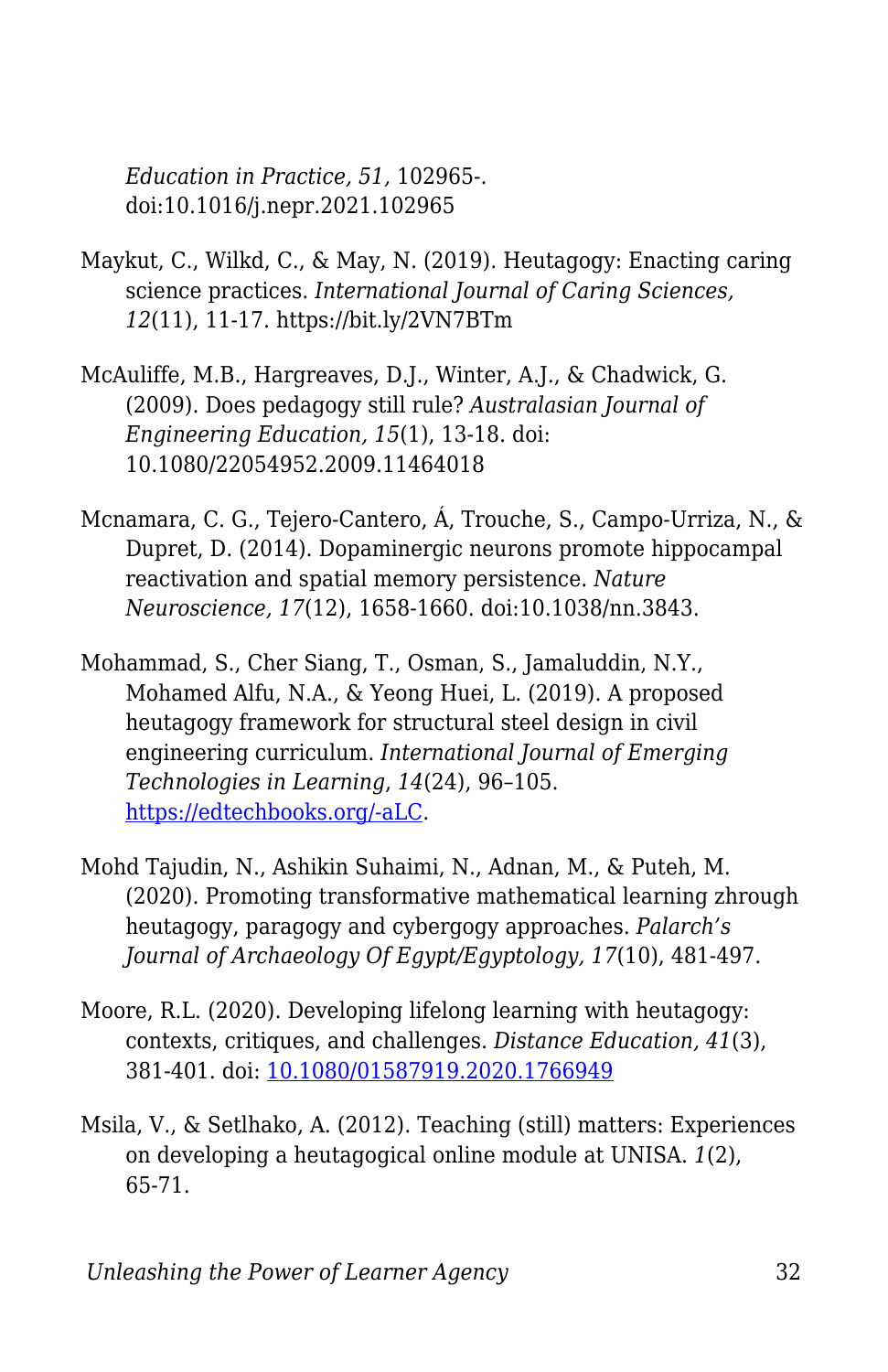http://www.sciencedirect.com/science/article/pii/S187704281205 3785.

- Narayan, V., & Herrington, J. (2014). Towards a theoretical mobile heutagogy framework. *Proceedings asciilite 2014*. Dunedin, New Zealand (pp. 150-160). http://ascilite.org/conferences/dunedin2014/files/fullpapers/138-N arayan.pdf.
- Narayan, V., Narayan, V., Herrington, J., Teras, H., & Cochrane, T. (2017). *The mobilised learner: Heutagogy and mobile social media*. [https://edtechbooks.org/-BuEr](http://researchrepository.murdoch.edu.au/id/eprint/36991/)
- Narayan, V., Herrington, J., & Cochrane, T. (2019). Design principles for heutagogical learning: Implementing student-determined learning with mobile and social media tools. *Australasian Journal of Education Technology, 35*(3), 86–101.
- Nkuyubwatsi, B., & English, R. (2016). The outcome of constructive alignment between open educational services and learners' needs, employability and capabilities development: Heutagogy and transformative migration among underprivileged learners in Rwanda. *Cogent Education, 3*. doi: 1198522. 10.1080/2331186X.2016.1198522.
- Northcote, M.T., & Boddey, C. (2014). Using the self-determined learning principles of heutagogy to support academic staff who are learning to teach online. *Education Conference Papers*. Paper 9. [https://edtechbooks.org/-Yeh.](https://research.avondale.edu.au/edu_conferences/9/)

O'Brien, E., Hamburg, I., & Southern, M. (2019). Using technology oriented problem based learning to support global workplace learning in V. Hammler & S.V. Palsole (eds). *Global workplace learning*, Wiley.

Oliver, E. (2015). Alternative assessment to enhance theological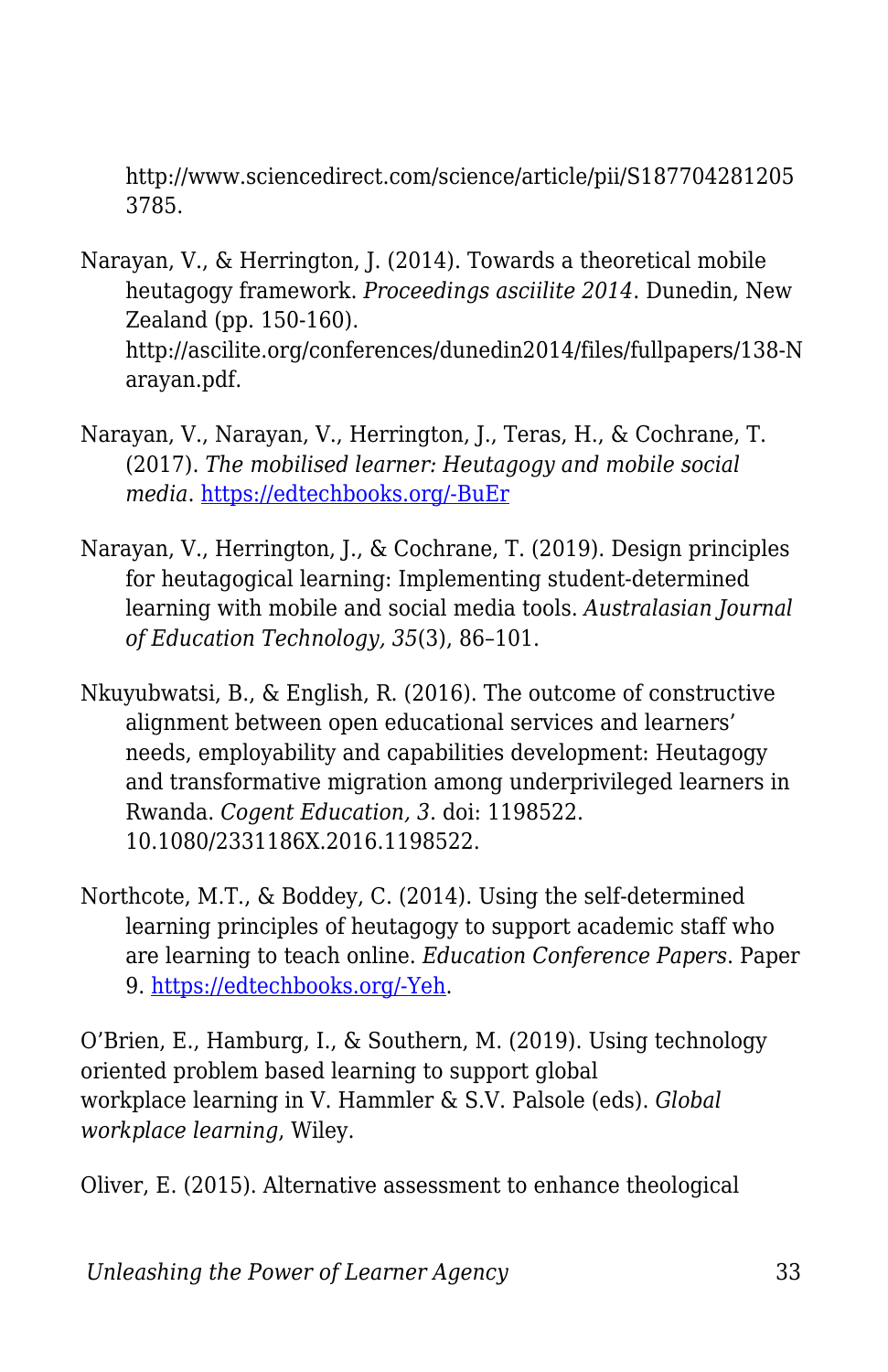education. *HTS Teologiese Studies/Theological Studies, 71*(3),  $1 - 10$ .

- Oliver, E. (2016). A move towards heutagogy to empower theology students. *HTS Teologiese Studies/Theological Studies*. doi: [https://edtechbooks.org/-zodw](http://dx.doi.org/10.4102/hts.v72i1.3394).
- Oprean, C., Kifor, C. C., Barbat, B. E., Brasoveanu, A., & Fabian, R. D. (2010). Bounded rationality in computer science curricula. *FECS*, 135-140.
- Preece, A.S., & Hamed, P.K. (2020). Andra-heutagogy: A new approach for teacher training. *International Journal of Education and Pedagogy, 2*, 98-105.
- Price, D. (2014). Heutagogy and social communities of practice: Will self-determined learning rewrite the script for educators? In L.M. Blaschke, C. Kenyon, & S. Hase (Eds.), *Experiences in selfdetermined learni*ng (pp. 111-118). Amazon. https://uol.de/coer/announcements/free-oer-now-available-experie nces-in-self-determined-learning
- Richardson, L. P., McGowan, C. G., & Styger, L. E. J. (2017). Heutagogy: An updated approach to Masters Education. *Excellence in Services 20th International Conference* (pp. 703-718). Emerald
- Ridden, J. (2014). Professional performance appraisal: From ticking the boxes to heutagogy. In L. M Blaschke, C. Kenyon & S. Hase (Eds.) *Experiences in self-determined learning,* 119-126. USA: Amazon. https://uol.de/coer/announcements/free-oer-now-available-experie nces-in-self-determined-learning
- Sagarin, B. J., Cialdini, R. B., Rice, W. E., & Serna, S. B. (2002). Dispelling the illusion of invulnerability: the motivations and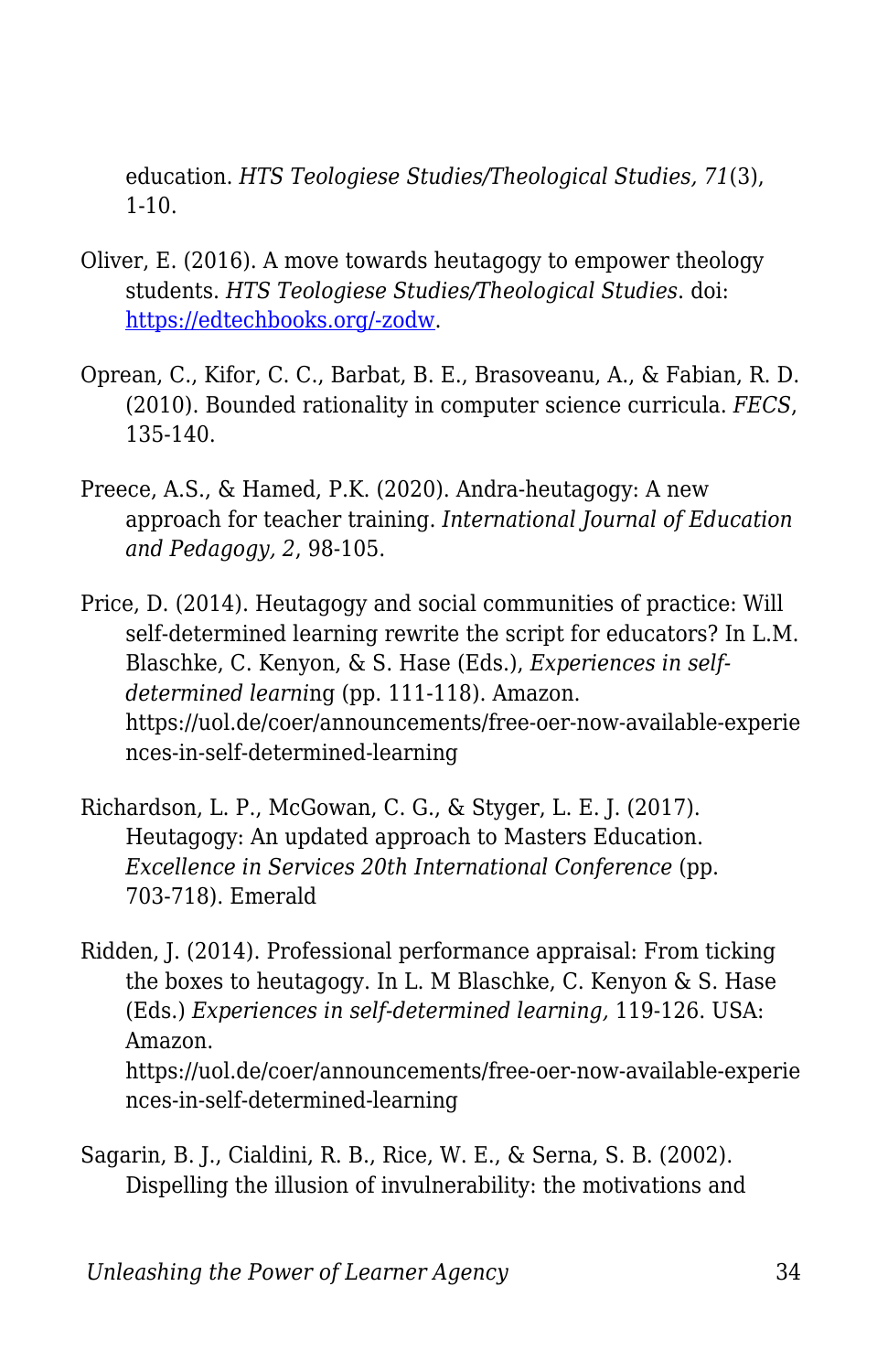mechanisms of resistance to persuasion. *Journal of Personality and Social Psychology, 83*(3), 526.

- Schlairet, M. C., Green, R., & Benton, M. J. (2014). The flipped classroom: Strategies for an undergraduate nursing course. *Nurse Educator, 39*(6), 321-325.
- Schwartz, J.M., Stapp, H.P. & Beuregard, M. (2005). *Quantum physics in neuroscience and psychology: A neurophysical model of mind–brain interaction*. Phil. Trans. R. Soc. B, 360, 1309–1327.
- Snowden, M., & Halsall, J. (2017). Exploring the application of a selfdetermined approach to learning. *International Journal of Innovation and Learning*, *22*(3), 293-303. http://eprints.hud.ac.uk/id/eprint/33555.
- Sousa, D. (2011). *How the brain learns*. Corwin Press
- Stahl, S. M. (2002). Neurotransmission of cognition, part 2. Selective NRIs are smart drugs: Exploiting regionally selective actions on both dopamine and norepinephrine to enhance cognition. *Journal of Clinical Psychiatry, 64*(2), 110-111.
- Sumara, D.J. & Davis, B. (1997). Enactivist theory and community learning: toward a complexified understanding of action research. *Educational Action Research, 5*(3), 403–422.
´
- Tay, B. H., & Hase, S. (2004). Role of action research in workplace PhDs. *Research in Action Learning and Action Research Journal (ALAR). 9*(1), 81-92.
- Tay, B. H., & Hase, S. (2010), Lemmas for Action Research. *Research in Action Learning and Action Research Journal (ALAR), 16*(2), 3-33.

Tormala, Z. L., & Petty, R. E. (2002). What doesn't kill me makes me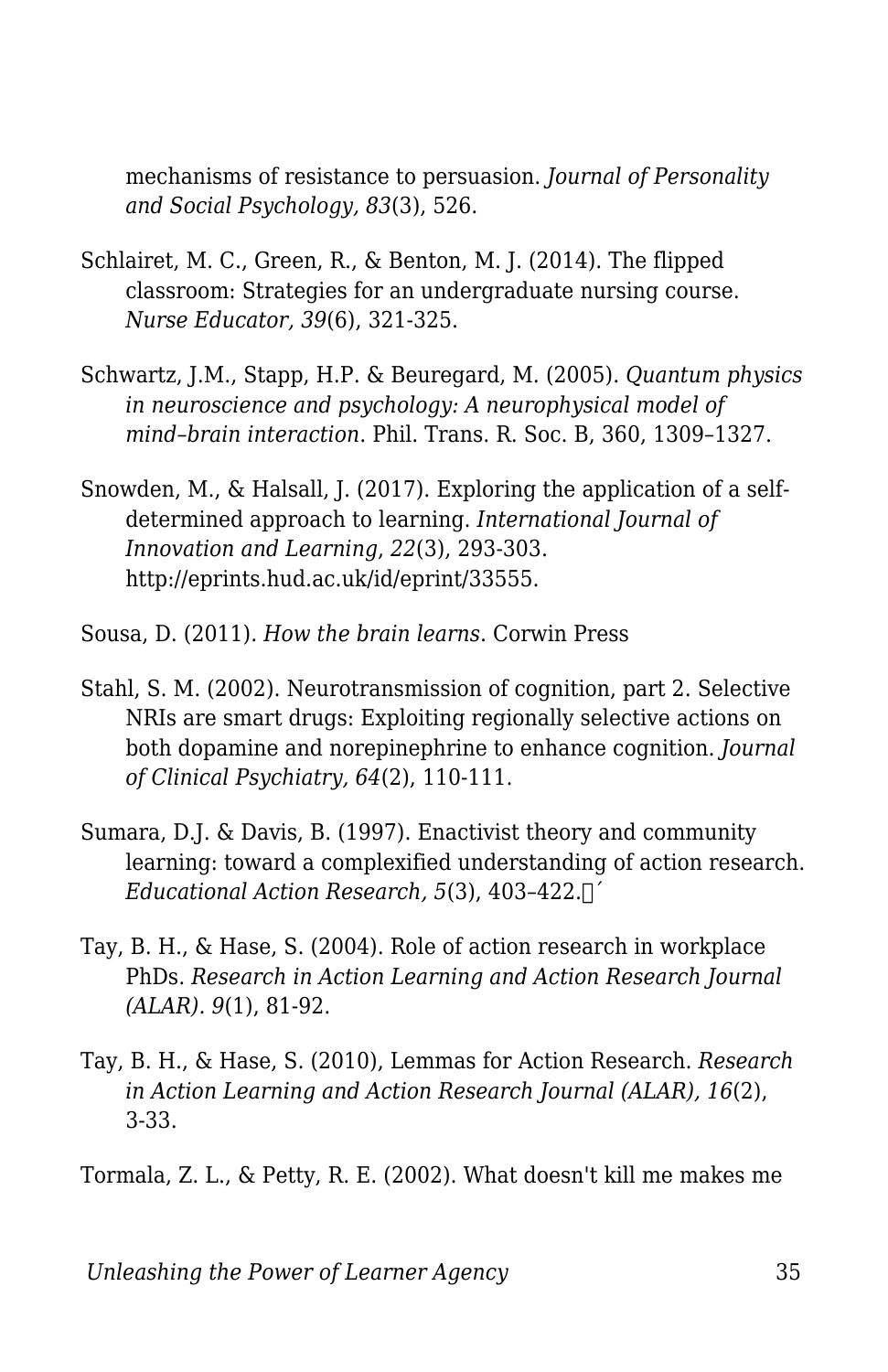stronger: The effects of resisting persuasion on attitude certainty. *Journal of Personality and Social Psychology, 83*, 1298-1313.

Wark, N. (2018). *Shifting paradigms: A critical pragmatic evaluation of key factors affecting learner-empowered emergent technology integration.* Dissertation. Athabasca University. [https://edtechbooks.org/-kgj](https://dt.athabascau.ca/jspui/bitstream/10791/274/4/NorineWarkFinal.pdf).

Willis, J. (2006*). Research-based strategies to ignite student learning: Insights from a neurologist and classroom teacher.* ASCD.

- Wilmott, G., & Barry, C. (2002). How does learning best occur in VET? What is some of the emerging thinking about VET pedagogy? Paper presented for *NSW TAFE Commission Directors Strategic Directions Workshop,* Sydney, November 8, 2002.
- Wong, K.-T., Abdullah, N., & Hamdan, A. (2020). Mobile-heutagogical practices among student teachers: Its pedagogical affordances and challenges. *International Journal of Interactive Mobile Technologies (iJIM), 14*, 130-143. [https://edtechbooks.org/](https://doi/10.3991/ijim.v14i02.11819) [qsvi](https://doi/10.3991/ijim.v14i02.11819).https://uol.de/coer/announcements/free-oer-now-available-ex periences-in-self-determined-learning

<span id="page-35-0"></span>[\[1\]](#page-17-0) A detailed description of methodologies that support selfdetermined learning can be found here: https://learnlife.com/alliance/methodologies